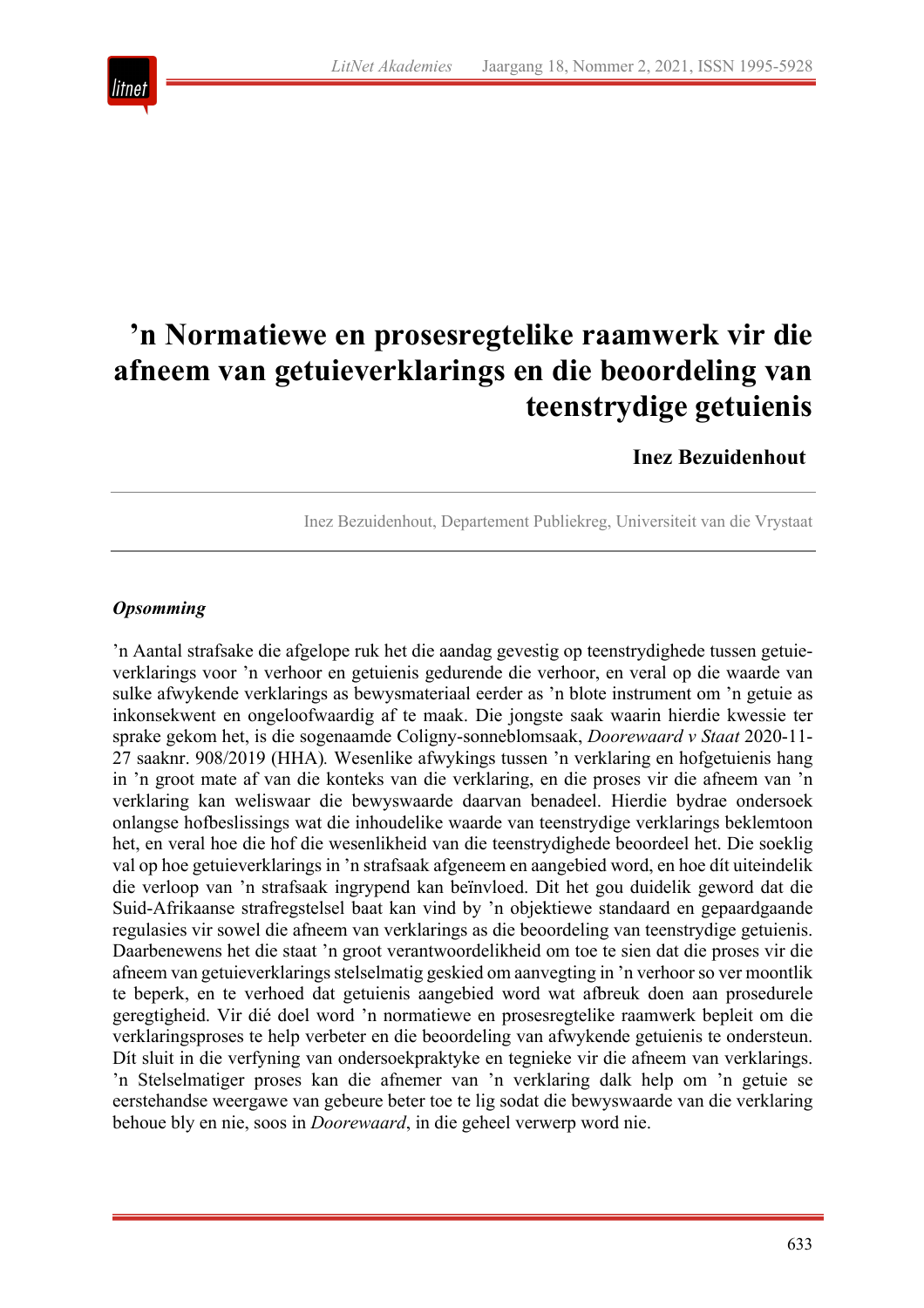

**Trefwoorde:** bewyswaarde; *Doorewaard*; getuienis; getuieverklaring; strafsake; teenstrydighede

#### *Abstract*

#### **A normative and procedural framework for taking depositions and evaluating conflicting evidence**

Recently several criminal court trials focused attention on inconsistencies regarding witness statements before trial and testimonies during said trial. This focus is specifically relevant when regarding previous inconsistent statements as evidential material, rather than just viewing it as a way to discredit the relevant witness. The most recent case affected by this is the Colignysunflower case, *Doorewaard v State* 2020-11-27 case no. 908/2019 (SCA)*.* In the latter instance the accused were found guilty of murder based on the evidence of a single witness. The guilty finding was overturned in the Supreme Court of Appeal. Gross inconsistencies were found when comparing the witness's depositions before the trial and his testimony later in court. It is argued that the manner in which the extracurial statements were taken down in this case greatly influenced the evidential value of these statements. In this article the author analyses recent court decisions as they highlighted the content value of previous inconsistent statements and especially how the courts evaluated these inconsistencies as either material, or immaterial. In this submission, the lack of formal rules and regulations for the process of taking down a witness's statement is explored; as well as the formal rules for the presentation and evaluation of previous inconsistent statements in court; and the evidential value of previous inconsistent statements in the evaluation of evidence in a criminal trial. The author analyses these concepts with specific reference to the *Doorewaard* case.

The South African criminal justice system should be improved by an objective standard and regulations pertaining to the taking of witness statements. It is the responsibility of the state to ensure that the process of taking down a witness's statement is systematic and standardised in order to avoid unnecessary contention in court and to diminish incongruent witness testimony, as this negatively affects procedural justice. It is submitted that a normative and procedurally sound framework would improve the process of deposition, and also help with the accurate evaluation of incongruent testimony in court. This will include the honing of investigative practices and techniques for the taking down of witness statements.

The rules for the evaluation of the weight and evidential value of previous inconsistent statements in criminal trials have developed through the application in and interpretation of case law. However, to date, the initial process of taking down a witness statement remains to a large extent unregulated with no legislative guidelines on what processes should be followed and what steps the SAPS should practically apply. It is argued that without a clear and consistently applied regulatory framework for the taking down of a witness statement, the situation, as in the *Doorewaard* case, will persist.

In this case, the court had to draw a credibility finding on the evidence of the single witness by evaluating the testimony of the witness in court through comparing his evidence with the version of events as contained in the extracurial statements made prior to his evidence in court. Since the state relied mainly on the evidence of this witness to prove the case against the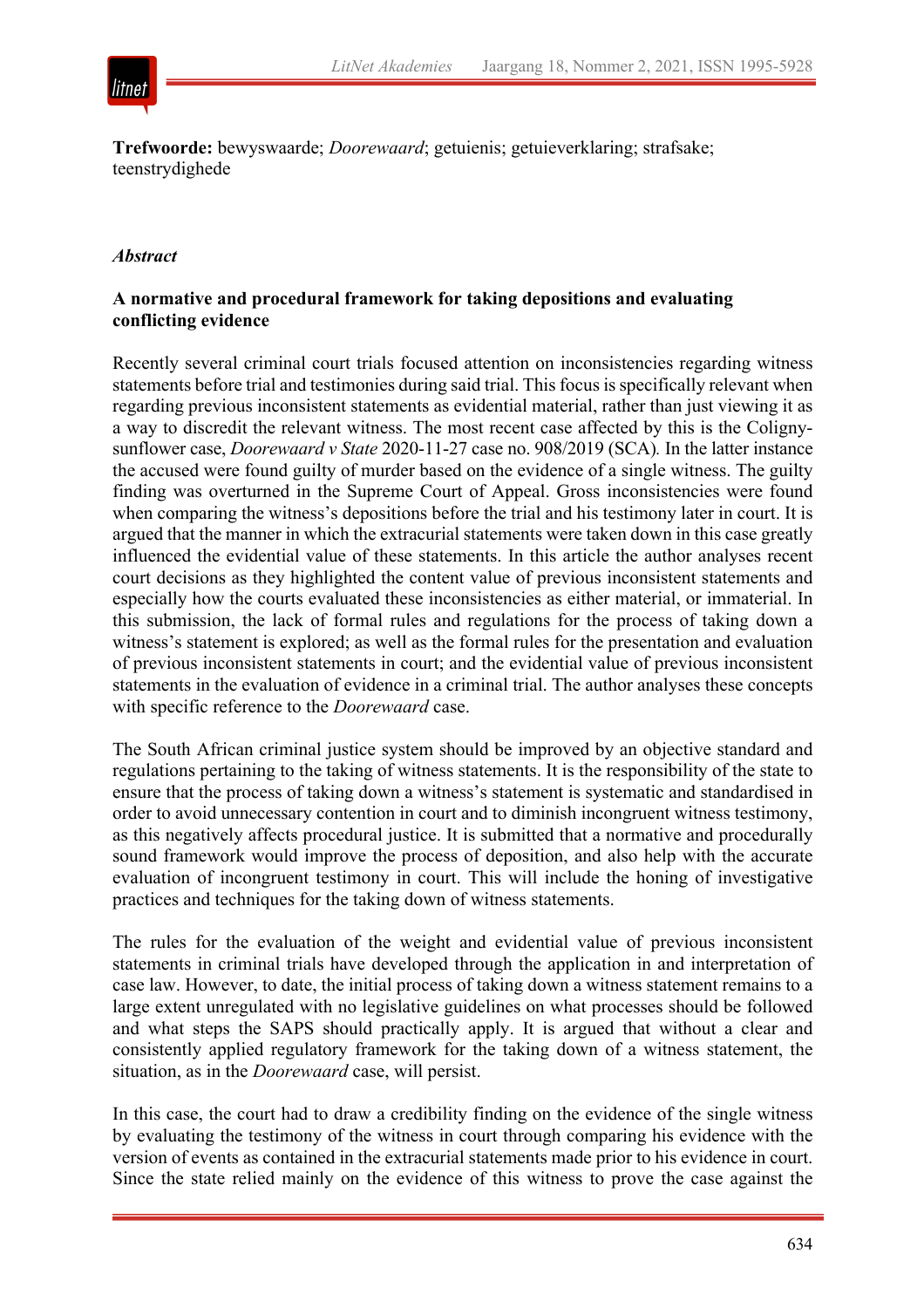

accused, the court had to reach a conclusion on the guilt of the accused based on interpreting the discrepancies in the different versions of the witness as either material, or not. This ultimately led to the guilty finding of the accused in the court *a quo*, after the trial judge found the discrepancies were immaterial. The Supreme Court of Appeal, however, viewed these discrepancies as material and both the accuseds' guilty findings were set aside. The court will normally not interfere with the factual findings of the court *a quo*, but in this instance the discrepancies between the version of events as contained in the statements made by the witness and the witness's evidence in court justified interference by the court on appeal. It is argued that the notable difference between the judgment of the court *a quo* and the Supreme Court of Appeal regarding the materiality of the discrepancies between the witness's evidence in court and the version contained in his earlier statements necessitates the need to have standardized practices for the taking down of a witness statement to avoid procedural pitfalls during the trial.

Cultural and language differences between the deponent and the police officer who takes down the statement often hinder the accurate noting down of the recollection of events as experienced by the deponent. There are no practical measures to account for these differences before the matter is heard and inconsistencies are only highlighted during the hearing of the matter in court. There appears to be no guarantee that what was experienced by the deponent will always be correctly recalled in the statement, especially where the statement is a written synopsis by another, other than the person who made the statement. The inconsistencies between the extracurial statement of a witness and the witness's evidence in court have a direct bearing on the finding regarding the credibility and reliability of the witness. The totality of the evidence presented can be affected by a faulty initial process.

A systematic approach can assist the police in accurately taking down the original recall of events, to safeguard the evidential value of the statement in court, as opposed to the situation in the *Doorewaard* case where it was rejected in its entirety.

In this submission, reference is made to the inability of the accusatorial trial procedure to secure the ascertainment of the material truth of a matter and the over-reliance on the technical presentation of evidence. The accusatorial trial procedure does not allow for the trier of fact to investigate the matter further than that which is presented by the parties. In criminal proceedings it is the duty of the state to furnish admissible evidence to enable the court to reach a just decision based on the holistic evaluation of the evidence presented. Courts rely on what is presented and if the process of presentation of evidence is flawed, the courts need to draw value judgements on what is essentially an inaccurate account of events. This does not serve society's need for reassurance that justice will prevail, since the proven facts of the case do not necessarily equate to the actual occurrence of events. In order for the trier of fact to make an objective value judgement regarding the facts of a case, the presentation of evidence should be supported with trustworthy evidential material. The lack of an objective standard in terms of which the discrepancies between two versions of the events can be measured necessitates a value judgement on the weight of the discrepancies based on the subjective experience of the trier of fact. There is no normative component for whether discrepancies can be viewed as material or not. Human error in the process of evidence gathering should be limited as far as reasonably possible to guard against value judgements that are solely reliant on the individual understanding of the presiding officer.

**Keywords:** criminal trials; deposition; *Doorewaard*; evidential value; inconsistencies; testimony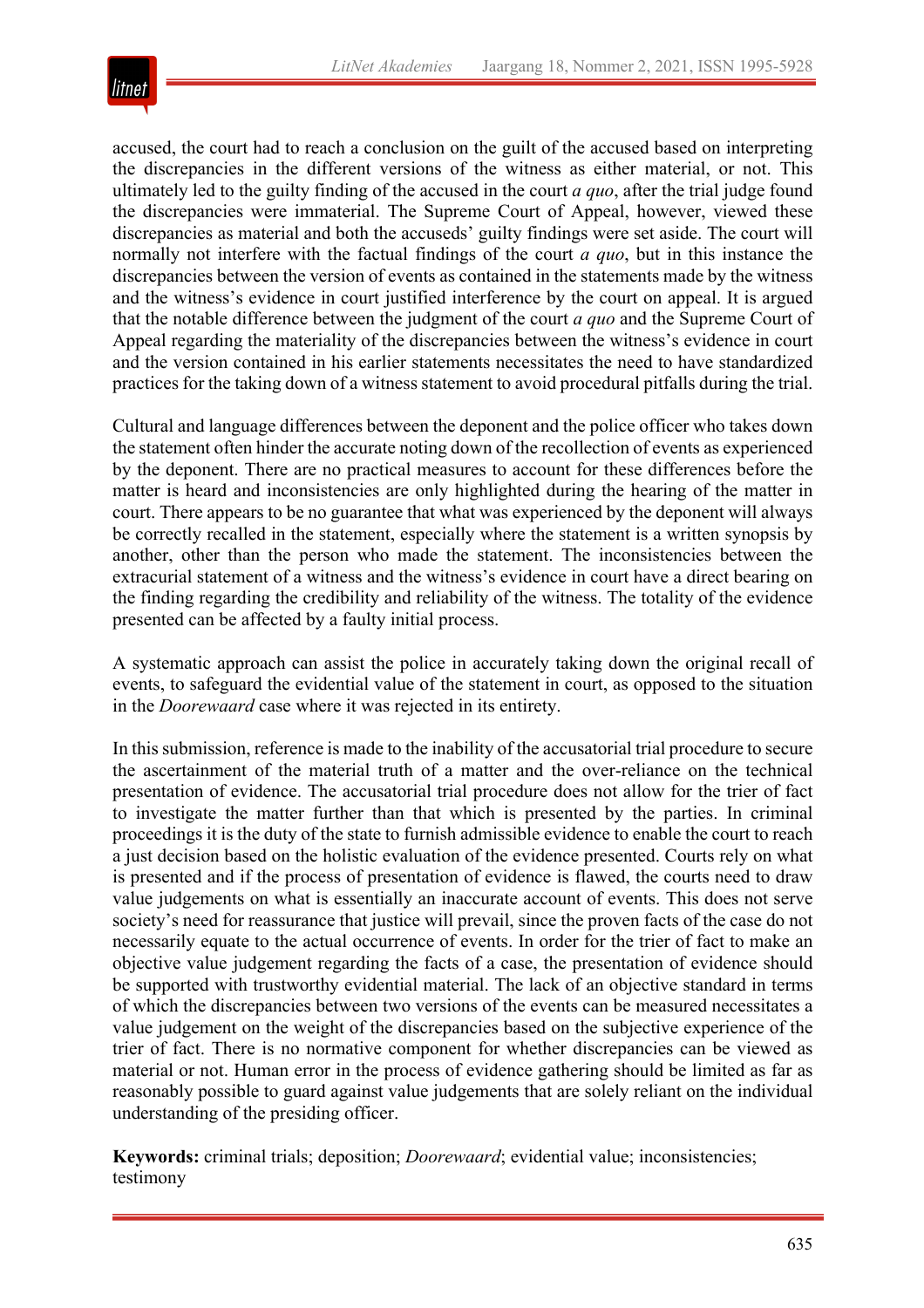

# **1. Inleiding**

In die onlangse strafappèl van *Doorewaard v Staat*<sup>1</sup> (hierna *Doorewaard*) moes die Hoogste Hof van Appèl die verhoorhof se feitelike bevinding om 'n getuie se geloofwaardigheid en betroubaarheid te bepaal, in oënskou neem. Die appellante het die getuie se getuienis aangeveg op grond van beweerde teenstrydighede tussen sy verklaring en sy getuienis in die hof.

Dié saak en die uiteinde daarvan het nie net 'n opskudding in die gemeenskap veroorsaak nie; dit het ook 'n aansienlike leemte in die strafregstelsel blootgelê. Die opvallende gebreke in die afneem van die getuie se verklaring, en die skrille teenstelling tussen die verhoor- en appèlhof se beoordeling van die teenstrydige getuienis, dui op 'n behoefte aan 'n normatiewe en prosesregtelike raamwerk wat die afneem van getuieverklarings en die beoordeling van teenstrydige getuienis kan rig. So 'n raamwerk behoort maksimum objektiwiteit en prosedurele sekerheid te voorsien deur betroubaarheidswaarborge in te bou waar menslike optrede die proses van geregtigheid kan kniehalter.

In Suid-Afrikaanse verband maak veral twee faktore sodanige raamwerk dringend. Die eerste spruit uit die kulturele en taaldiversiteit van die land. In 'n diverse samelewing is daar dikwels taal- en kultuurverskille tussen die aflegger en afnemer van 'n verklaring, en soms ook verskille in geletterdheidsvlakke. Boonop beleef verskillende gemeenskappe ervarings verskillend en word die tegniese waarheid, waar die soeklig val op wat bewysregtelik aangebied en bewys kan word, meermale met kleurryke vertellings verweef. Sodoende gaan baie van die wesenlike waarheid (wat werklik gebeur het) van getuienis reeds in die afneem van getuieverklarings verlore. Die tweede faktor is die ongemaklike waarheid dat Suid-Afrikaanse polisieondersoeke, wat die afneem van getuieverklarings insluit, dikwels gebrekkig is, soos *Doorewaard* ook weer toon.

Nietemin is die proses vir die afneem van verklarings tot nog toe betreklik ongereguleerd. Buiten die gebruikregtelike reël dat getuieverklarings in die vorm van beëdigde verklarings afgeneem moet word, is daar geen wetlike voorskrifte vir die proses nie. Gevolglik word sommige verklarings afgeneem deur die aflegger die geleentheid te bied om self sy<sup>2</sup> weergawe te verwoord en vas te lê; in ander gevalle voorsien die aflegger sy weergawe aan die afnemer, wat dit dan na die beste van sy vermoë in die verklaring probeer weergee (oorvertel). Dit verbaas dus nie dat verskille tussen getuieverklarings en mondelinge getuienis in die hof 'n betreklik algemene verskynsel in ons strafhowe is nie.

In my betoog vir 'n objektiewe raamwerk en regulasies vir die afneem van verklarings en die beoordeling van afwykende getuienis maak ek staat op akademiese literatuur en regspraak, waaronder *Doorewaard* en vroeër verbandhoudende sake. As agtergrond staan ek egter eers stil by 'n bondige oorsig van hoe ons strafhowe verskeie aspekte ten opsigte van teenstrydige getuieverklarings hanteer.

#### **2. 'n Bondige oorsig van die benadering tot teenstrydige verklarings in die Suid-Afrikaanse strafregstelsel**

Die reëls wat die uitleg en waarde van teenstrydige getuieverklarings bepaal, is oor tyd deur regspraak ontwikkel.3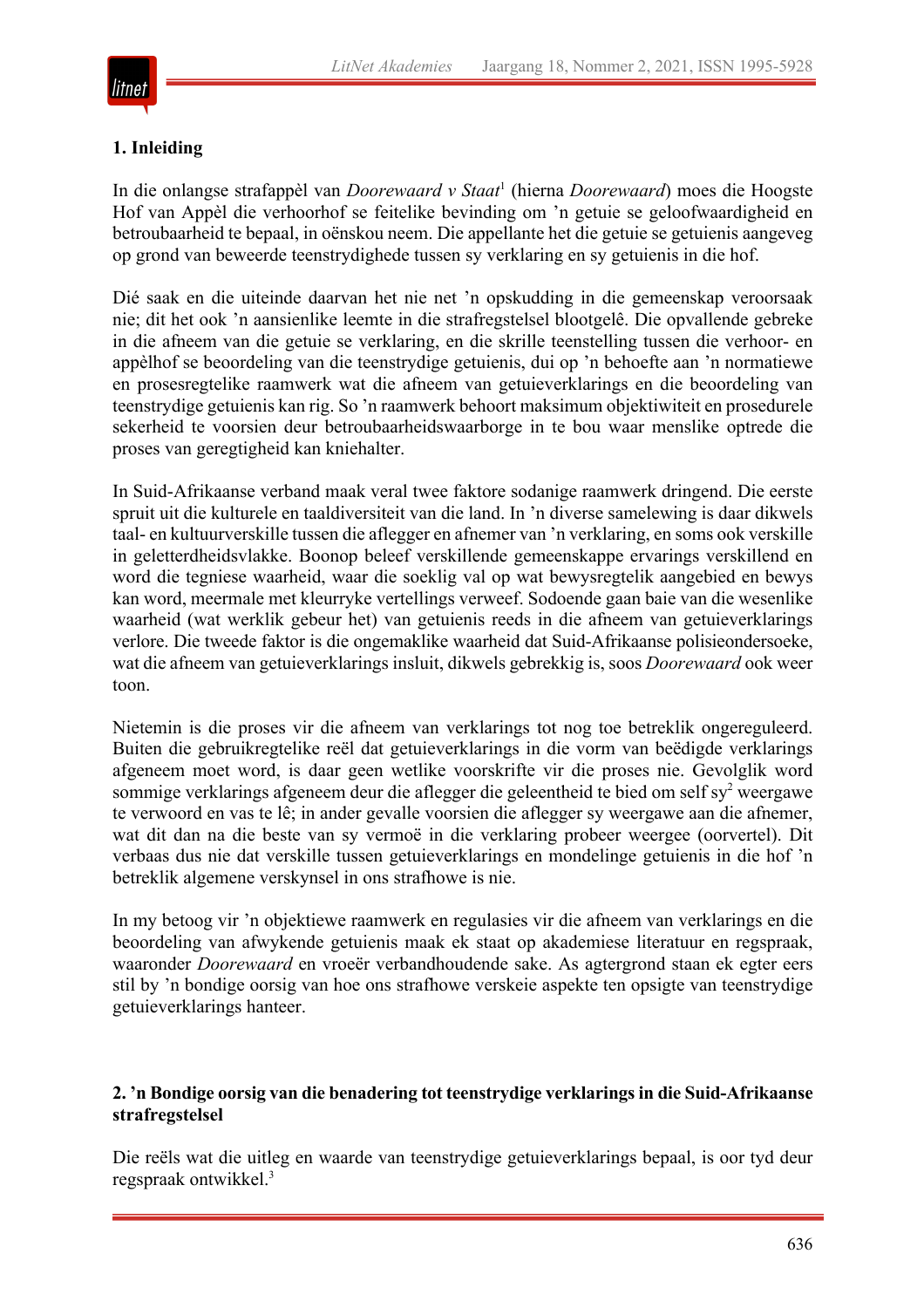

#### *2.1 Formele vereistes vir die afneem van 'n verklaring, en die hantering van teenstrydighede in die hof*

#### *2.1.1 Formele voorskrifte vir die afneem en samestelling van die verklaring*

Schmidt<sup>4</sup> sê die volgende oor die afneem van 'n beëdigde verklaring:

Die heersende beskouing is dat die regulasies wat vorm en wyse voorskryf nie gebiedend is nie, maar reëlend. Die verklaring is 'n beëdigde verklaring as daar wesenlike voldoening aan die regulasies was. Voorskrifte soos die dat twee vingers van die regterhand opgesteek moet word, dat die verklaarder gevra moet word of hy die eed as bindend vir sy gewete beskou, dat die plek, dag en maand van attestasie skriftelik uiteengesit moet word, en dat ondertekening deur beëdiging voorafgegaan moet word, is byvoorbeeld al as bloot reëlend beskou, sodat nie-voldoening oor die hoof gesien kon word. Ook die voorskrif dat die kommissaris die wyse waarop die verklaring afgelê is … moet notuleer, is bloot reëlend.

Dit is nie duidelik of daar tans enige staande regulasies vir die polisie is oor hoe verklarings afgeneem moet word nie. Die gebrek aan staande regulasies behoort oorweeg te word. Wanneer 'n getuie in die hof met 'n vroeëre teenstrydige verklaring gekonfronteer word, moet die getuie bevestig dat hy 'n verklaring afgelê het, en dat die betrokke verklaring syne is.5 Die bestaan en egtheid van die verklaring word dus eers vasgestel.<sup>6</sup> In die praktyk beteken dít dat die oorspronklike verklaring in die hof aan die getuie getoon word, waarop hy moet bevestig of die handtekening onderaan die verklaring wel syne is. Die uitspraak in *S v Govender*<sup>7</sup> (hierna *Govender*) bied 'n opsomming van hoe dít gedurende kruisondervraging gebeur.

In die reël ontvang 'n getuie nie 'n afskrif van sy verklaring nadat hy dit by die polisiestasie afgelê het nie, en kry dit dus eers weer te sien wanneer die staatsaanklaer dit voor getuienislewering aan hom voorlê. Daar is tans geen regsvoorskrifte waarvolgens 'n getuie daarop kan aandring om 'n afskrif van sy of haar getuieverklaring na aflegging daarvan te ontvang nie. Reeds hier sou 'n mens kon argumenteer dat (in die lig van billikheid van die verhoor en getuiebeskerming) enige toekomstige raamwerk vir die regulering van getuieverklarings daarvoor voorsiening behoort te maak dat getuies afskrifte van hul getuieverklarings ontvang. Aangesien enige beskuldigde persoon in elk geval geregtig is op getuieverklarings voordat die verhoor begin, sal so 'n reëling geensins geregtigheid en die regsproses vertroebel nie.<sup>8</sup> Die getuie sal egter in 'n beter posisie wees om sy of haar geheue te verfris voor die aflegging van getuienis met die verklaring waarmee hy of sy vertroud is. Dit kan moontlik daartoe bydra dat die verhoor nie onnodig uitgestel of vertraag word nie as die aflegger van die verklaring die geleentheid gegee word om sy of haar verklaring onder oë te neem alvorens die verhoor weer kan hervat.

#### *2.1.2 Bepaling van die omstandighede waarin, en werkswyse waarvolgens, die verklaring afgeneem is*<sup>9</sup>

Daar bestaan tans geen regulasies wat die werkswyse uiteensit van hoe 'n getuieverklaring afgeneem moet word nie. Daar is ook geen regsvoorskrifte wat vereis dat die verklaring deur die verklaarder self verwoord moet word nie.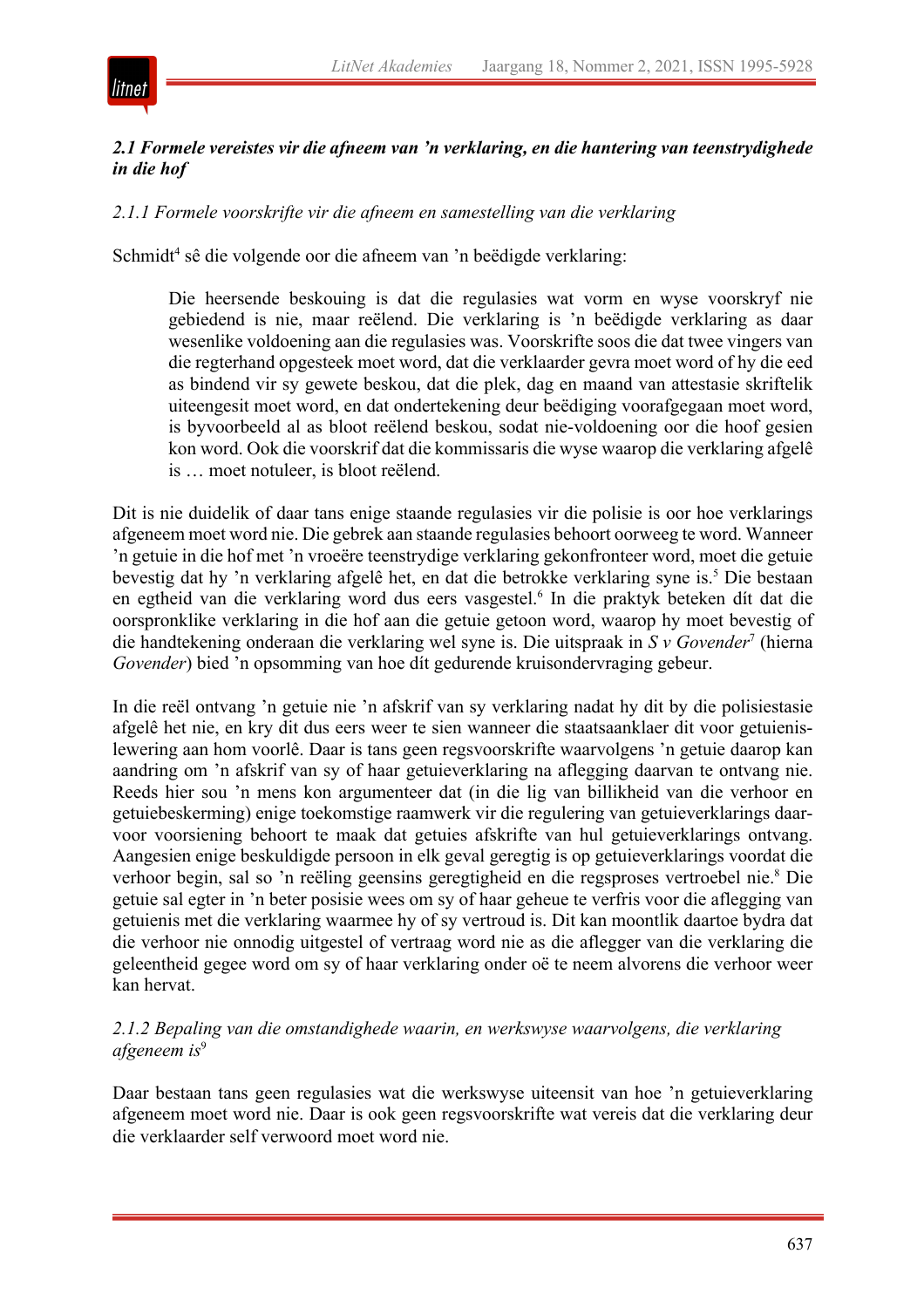

Waar die verklaring nie in die getuie se eie handskrif is nie, moet die getuie verduidelik hoe die verklaring afgeneem is. Die gebruik is om vas te stel of die getuie sy weergawe mondelings aan die afnemer oorgedra het, en of die afnemer dus die weergawe soos dit in die verklaring verskyn, bewoord het.10 Hierdie kwessies word veral gedurende kruisondervraging breedvoerig ondersoek. Waar die getuie self die verklaring neergeskryf het, dien dít as bevestiging dat die getuie die weergawe in die verklaring voorsien en dus ook gesien het.<sup>11</sup> Waar die getuie egter aanvoer dat die verklaring 'n blote opsomming is van sy mondelinge weergawe, ontstaan daar onwillekeurig vrae oor die akkuraatheid daarvan.12

Dit is belangrik om daarop te let dat daar (in teenstelling met die aflegging van bekentenisse) nie normaalweg gedurende die aflegging van getuieverklarings 'n tolk gebruik word nie. Die verklaring word gewoonlik in Engels of Afrikaans verwoord, en nie in enige van die ander amptelike landstale nie. Dít is vanselfsprekend ook iets wat in 'n toekomstige reguleringsraamwerk vir getuieverklarings aandag behoort te ontvang. Gedagtig aan die erns en impak van 'n getuieverklaring, is daar geen rede waarom dit nie met dieselfde sorgsaamheid as 'n bekentenis afgeneem en opgestel kan word nie. In geval van taalverskille tussen die aflegger en afnemer van die verklaring, en by gebrek aan 'n tolk, behoort reëlings getref te word om die aflegging uit te stel totdat sowel die aflegger as afnemer gemaklik is daarmee dat die verklaring op skrif gestel word.

# *2.1.3 Geleentheid om teenstrydighede tussen 'n verklaring en getuienis in die hof te verduidelik*<sup>13</sup>

Govender bied 'n volledige bespreking van hierdie stap.<sup>14</sup> In die praktyk moet die spesifieke verskil(le) tussen die getuie se vroeëre verklaring en getuienis in die hof aan hom uitgelig word. Indien die getuie toegee dat die verskil(le) wel bestaan, word hy oor die wesenlikheid daarvan uitgevra.

# *2.1.4 Ondersoek na omstandighede van aflegging ingeval die getuie ontken dat hy die verklaring afgelê het*

Dié proses kan op verskillende maniere gedurende die verhoor plaasvind,<sup>15</sup> maar in wese moet getuienis aangebied word om enige bewering te staaf, en sal blote argumente van die verdediging (waar die getuie 'n staatsgetuie is) nie deug nie. Die afnemer van die verklaring word gewoonlik tot getuie geroep om oor die egtheid van die aflegger se verklaring en die wyse waarop dit afgeneem is, te getuig.16 Indien die verdediging op 'n vroeëre teenstrydige verklaring wil steun, moet sodanige verklaring ingehandig word, waarna dit as 'n bewysstuk sal dien.<sup>17</sup>

# *2.2 Die aanbieding en bewys van 'n teenstrydige verklaring teen 'n eie getuie*

'n Party word oor die algemeen nie toegelaat om die geloofwaardigheid van sy eie getuie aan te val nie.18 Die party wat sy eie getuie deur middel van 'n vorige teenstrydige verklaring wil diskrediteer, het nie 'n ongekwalifiseerde reg daartoe nie.<sup>19</sup>

Artikel 190(2) van die Strafproseswet 51 van 1977 bepaal die proses wanneer 'n eie getuie teenstrydige getuienis aanbied: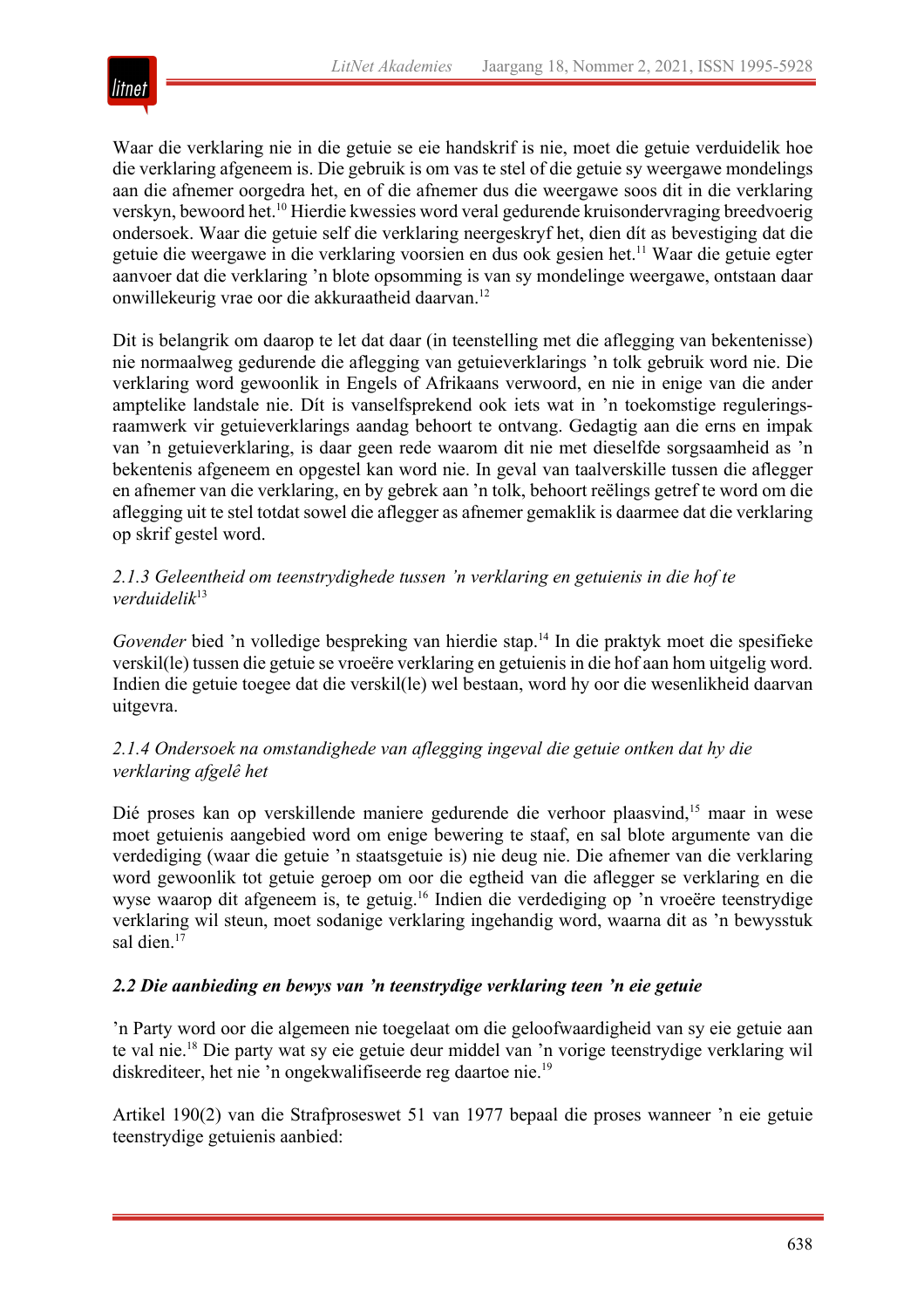

So 'n party wat 'n getuie opgeroep het wat by bedoelde verrigtinge getuienis afgelê het (hetsy daardie getuie, na die oordeel van die hof, teenoor die party wat hom opgeroep het vyandig gesind is al dan nie), kan, nadat bedoelde party of die hof die getuie gevra het of hy voorheen 'n verklaring gemaak het al dan nie waarmee sy getuienis by bedoelde verrigtinge onbestaanbaar is, en nadat voldoende besonderhede van die beweerde vorige verklaring aan die getuie verstrek is om die geleentheid waarby dit gemaak is, te bepaal, bewys dat hy voorheen 'n verklaring gemaak het waarmee bedoelde getuienis onbestaanbaar is.

Hier gaan dit dus daaroor om 'n getuie verdag te maak.<sup>20</sup> Kruger verduidelik die praktiese stappe van die proses soos volg:<sup>21</sup> (a) Die getuie moet erken dat hy 'n vorige verklaring gemaak het, waarvan hy nou afwyk. (b) Hy moet weet na watter verklaring daar verwys word. Vir dié doel word die verklaring gewoonlik aan die getuie getoon en, indien hy dit as syne bevestig, as bewysstuk ingehandig. (c) Daarna kan die getuie aandui of sy vroeëre verklaring of sy getuienis in die hof korrek en/of die waarheid is. (d) Hy moet ook 'n geleentheid ontvang om die teenstrydighede op te klaar sodat sy getuienis nie in die geheel verwerp word nie. (e) Uiteindelik spreek die hof 'n waardeoordeel uit op grond van die redes wat vir die afwyking voorsien is.22 Hier is dit straks gepas om te argumenteer dat die getuie 'n behoorlike geleentheid behoort te ontvang om die verklaring na te gaan. Verkieslik moet daar nie van hom verwag word om hierdie beoordeling in die hof (onder hofpersoneel se waarneming) te doen nie. As dit nodig is, moet die saak uitgestel word sodat die getuie die verklaring in 'n meer ontspanne atmosfeer kan bestudeer.

Ons strafreg bied boonop die moontlikheid dat 'n getuie op grond van afwyking van die getuieverklaring tot 'n vyandige getuie verklaar kan word. Meintjes-Van der Walt<sup>23</sup> bespreek dít volledig aan die hand van *S v Mcoseli*, <sup>24</sup> wat toon hoe die gebrek aan 'n universele raamwerk vir die hantering van afwykende getuieverklarings reg en geregtigheid benadeel. In daardie saak is die getuie namens die staat opgeroep om te getuig oor die gebeure wat tot die oorledene se dood gelei het. Gedurende getuienisaflegging het die getuie enige kennis van dié gebeure ontken.25 In sy verklaring aan die ondersoekbeampte het hy egter die beskuldigde betrek by die skietvoorval wat die oorledene se dood veroorsaak het.26 Die staat het nooit die ondersoekbeampte wat die verklaring afgeneem het, tot getuie geroep nie, en dus is die bewering dat die verklaring aan die ondersoekbeampte gemaak is, nooit getoets nie. Die getuie het volgehou dat die verklaring verkeerd was, nooit aan hom teruggelees is nie, en dat hy dit ook nie onderteken het nie.<sup>27</sup> Weens die versuim om die afnemer van die verklaring as getuie op te roep, was die staat gevolglik gebind deur die getuie se ontkenning van die vroeëre teenstrydige verklaring, en dit het die staat se saak aansienlik benadeel.<sup>28</sup> Dit is haas ondenkbaar dat die hof, ondanks insae in 'n verdoemende verklaring teen die beskuldigde, nie minstens die saak kon uitstel om die afnemer se getuienis aan te hoor nie.

#### *2.3 Die bewyswaarde van 'n vroeëre teenstrydige verklaring*

Gemeenregtelik kan 'n vroeëre teenstrydige verklaring slegs gebruik word om inkonsekwentheid te bewys<sup>29</sup> en die getuie se geloofwaardigheid af te takel of minstens te bevraagteken.<sup>30</sup> Die verklaring kan nie as afdoende bewys dien van die feite wat daarin vervat is nie.<sup>31</sup> In dié verband voer Bellengère e.a. aan:<sup>32</sup>

One of the most important purposes of cross-examination is to undermine the credibility of the witness who is being cross-examined. This does not necessarily mean that a party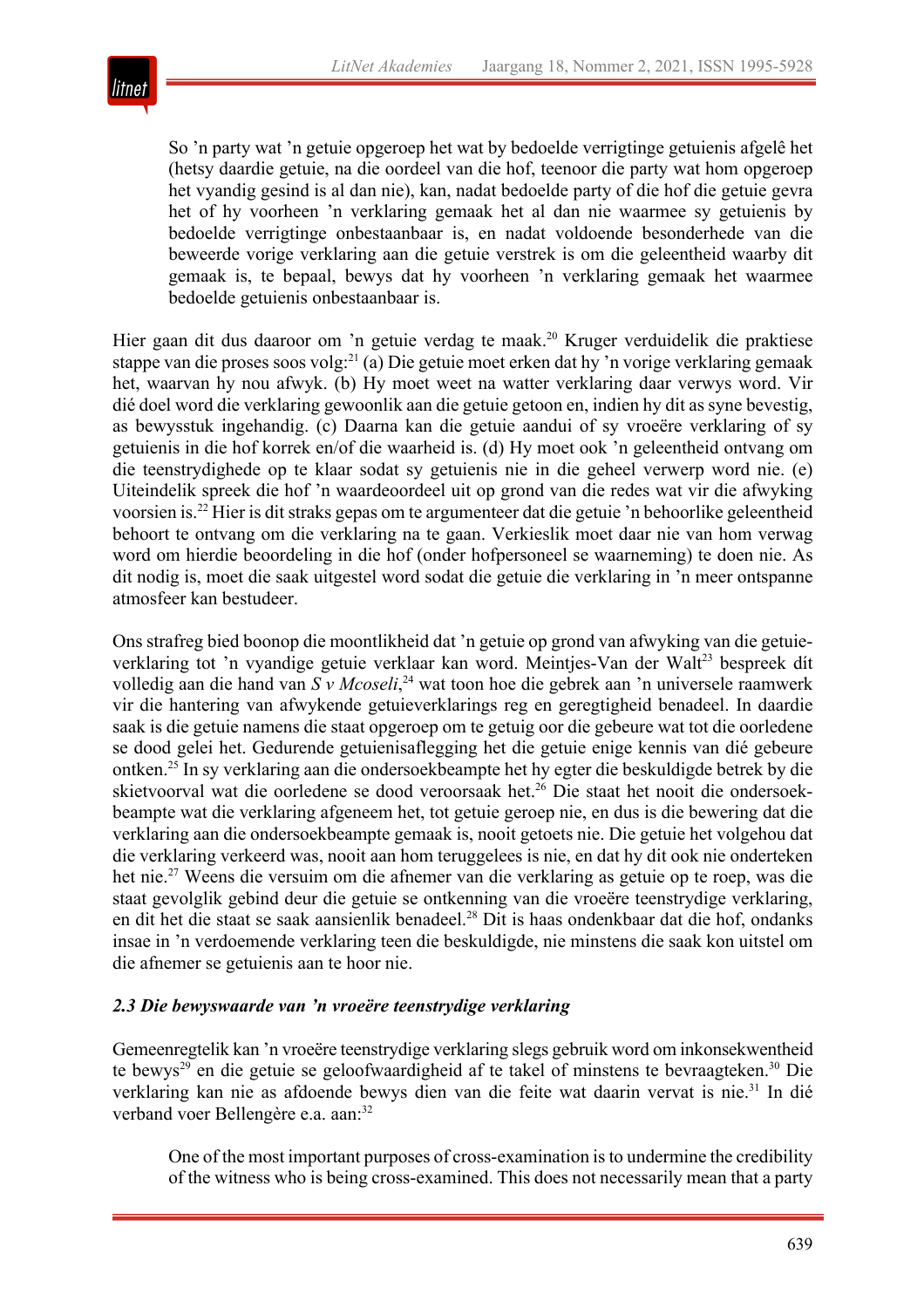

needs to show that the witness is deliberately being untruthful. The witness's credibility can also be undermined if it can be shown that he or she is forgetful, uncertain or was just unobservant. One of the best ways to do this is to show the court that the witness has not been consistent in his or her evidence over time.

Om vas te stel in watter mate die teenstrydige verklaring die getuie se geloofwaardigheid beïnvloed, moet die aard en omvang van die teenstrydighede bepaal word.<sup>33</sup> Hieroor het die hof in *S v Bruiners*<sup>34</sup> (hierna *Bruiners*) die volgende gesê:

Ek is van mening dat ten einde 'n Staatsgetuie te diskrediteer sover dit sy getuieverklaring betref, dit steeds 'n vereiste is dat daar 'n wesenlike afwyking deur die getuie van sy getuieverklaring moet wees alvorens 'n negatiewe afleiding gemaak kan word. Nie-wesenlike afwykings in 'n getuieverklaring sal nie noodwendig afbreuk doen aan die gehalte van 'n Staatsgetuie se getuienis as 'n geheel nie. Die doel van 'n polisieverklaring is om besonderhede van 'n misdaad te bekom sodat daar besluit kan word of die beskuldigde vervolg moet word. Die getuieverklaring is nie om die getuie se getuienis in die hof vooruit te loop nie. Dit is vergesog om van 'n getuie te verwag om in sy getuieverklaring reeds presies dieselfde weergawe te verskaf as wat hy in die ope hof gaan getuig. Getuieverklarings bly nuttige ammunisie vir kruisondervraging, maar dan moet dit in konteks oorweeg word en sal die aard en omvang van die afwykings in geheel in ag geneem moet word alvorens dit gesê kan word dat 'n getuie se getuienis as gevolg van sulke afwykings verwerp moet word.<sup>35</sup>

Net soos in *Bruiners*, het die hof in *S v Mafaladiso*<sup>36</sup> ook 'n minder formalistiese houding ingeneem deur te maan dat 'n getuie se weersprekings omsigtig benader moet word. Die hof beklemtoon dat daar baie noukeurig vasgestel moet word wat die getuie by elke geleentheid bedoel het om te verklaar, om uiteindelik te bepaal of daar werklik 'n afwyking is, en wat die aard en impak daarvan is. Die beginsels wat in *Mafaladiso* beskryf word, kan as volg opgesom word: 'n Mens moet in ag neem dat 'n verklaring nie deur middel van kruisondervraging afgeneem word, wat elke jota en tittel toets nie. Trouens, die aflegger word selde gevra om sy verklaring in besonderhede te verduidelik. Boonop kan taal- en kultuurverskille tussen die afnemer en aflegger van die verklaring veroorsaak dat wat in getuienis aangebied word, van die verklaring verskil, wat die werklike bedoeling en dus die waarheid kan vertroebel. Daarbenewens het nie elke afwyking of teenstrydigheid 'n invloed op die getuie se geloofwaardigheid nie. Nie-wesenlike afwykings is baiemaal irrelevant. Die weersprekende weergawes moet veel eerder holisties oorweeg word. In so 'n holistiese benadering, wat ek reken die grondslag vir 'n toekomstige normatiewe en prosesregtelike raamwerk kan uitmaak, behoort die hof die volgende in ag te neem: (a) die omstandighede waarin die verklaring(s) afgelê is, (b) die waarskynlike redes wat die getuie vir die weersprekings aangevoer het, (c) die werklike uitwerking van die weersprekings op die getuie se geloofwaardigheid en betroubaarheid, (d) of die getuie 'n redelike geleentheid ontvang het om die weersprekings te verduidelik, (e) die gehalte van sodanige verduidelikings, en (f) die verband tussen die weersprekings en die res van die getuie se getuienis.37

Daar moet deurgaans onthou word dat die hof uiteindelik die teenstrydige verklaring teen die *viva voce*-getuienis moet opweeg om te beslis of die verklaring (tekortkominge ten spyt) betroubaar is en dus as die waarheid aanvaar kan word.<sup>38</sup> Ek sou voorstel dat die "substantiewe" waarheid (of te wel, wat werklik gebeur het) in hierdie beoordeling voorkeur bo die "tegniese" waarheid (of te wel, wat bewys kan word) behoort te geniet. Waar daar dus tegniese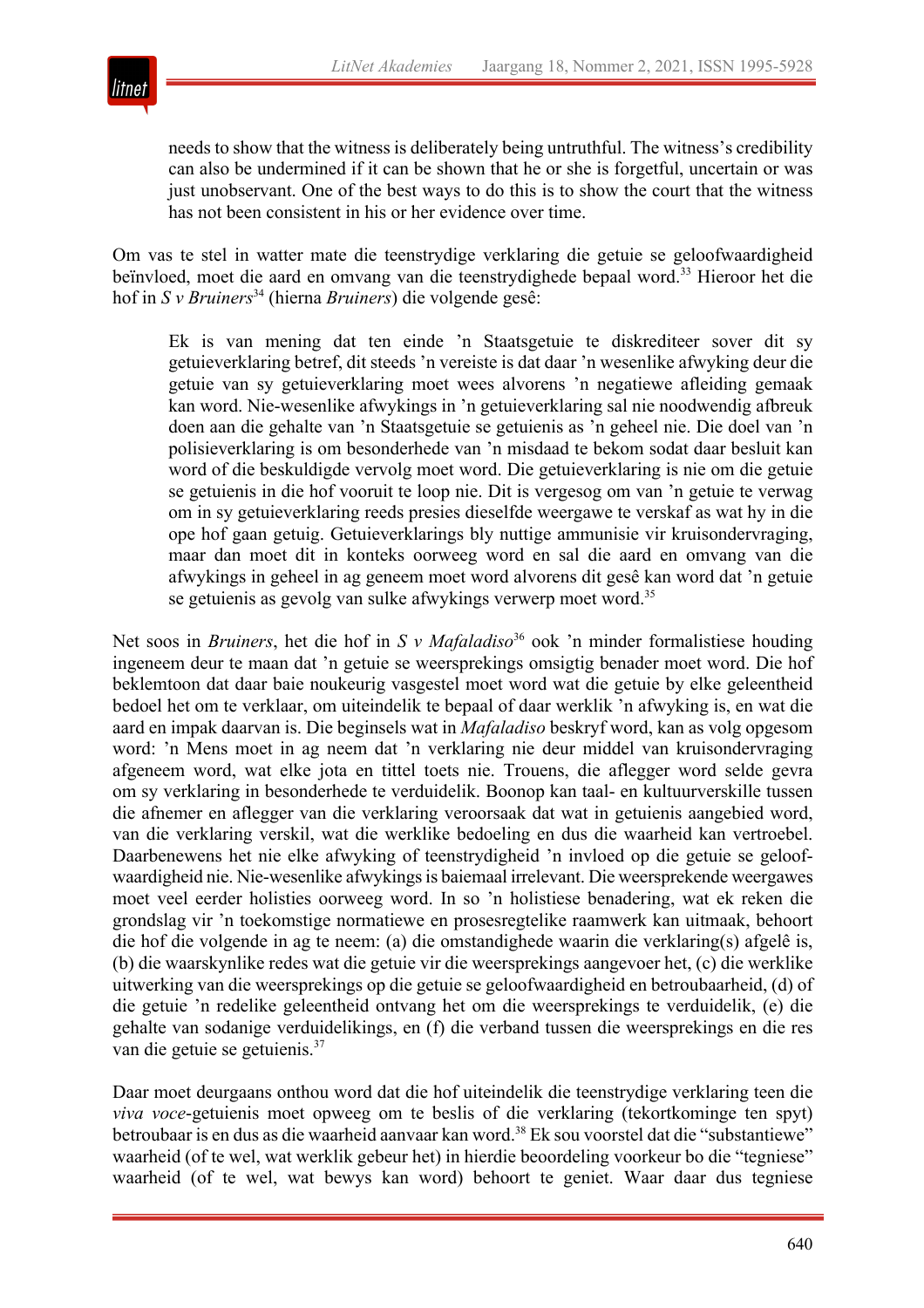

tekortkominge in die afneem en aanbieding van 'n afwykende verklaring was, behoort die hof na die "waarskynlike" of "wesenlike" waarheid te soek.

Die gemeenregtelike standpunt oor die beperkte waarde van 'n teenstrydige verklaring is opnuut in *S v Mathonsi*<sup>39</sup> en *S v Rathumbu*<sup>40</sup> in oënskou geneem. In albei beslissings is die staatsgetuies tot vyandige staatsgetuies verklaar.<sup>41</sup> In *Rathumbu* het die verhoorhof te doen gekry met 'n teenstrydige getuieverklaring wat, indien die hof dit sou aanvaar, op die skuldigbevinding van die beskuldigde sou uitloop – wat weliswaar gebeur het. Die enigste geskil waaroor die appèlhof dus moes beslis, was of die verhoorhof korrek was om 'n teenstrydige skriftelike beëdigde verklaring deur die beskuldigde se suster as getuienis toe te laat.42 Kortom het die suster in haar vroeëre verklaring beweer dat sy gesien het hoe die beskuldigde (haar broer) die oorledene met 'n mes steek; in haar getuienis in die verhoorhof het sy egter ontken dat sy dit gesien het.<sup>43</sup> Die grondslag van die verklaring is behoorlik in die hof bewys.44 Die staat het aansoek gedoen om die getuie ingevolge artikel 190 van die Strafproseswet tot vyandige getuie te verklaar.45 Nietemin het die hof die beskuldigde uiteindelik skuldig bevind deur op die inhoud van haar teenstrydige verklaring aan die polisie te steun en haar mondelinge getuienis te verwerp.<sup>46</sup> Die Hoogste Hof van Appèl bevestig dat die verhoorhof reg was om op die inhoud van die suster se vroeëre teenstrydige verklaring staat te maak,<sup>47</sup> onder meer in die lig van die omstandighede waarin die getuie haar verklaring aan die polisie afgelê het.<sup>48</sup> Die hof beslis voorts dat ander getuienis van die staat wesenlike stawing gebied het vir die betroubaarheid van die getuie se polisieverklaring.<sup>49</sup> Die appèlhof het die toelaatbaarheid van die teenstrydige verklaring aan die hand van hoorsêgetuienis ingevolge artikel 3(1) van die Wysigingswet op die Bewysreg 45 van 1988 en met verwysing na *S v Ndhlovu*<sup>50</sup> beoordeel.<sup>51</sup>

Met dít as agtergrond gaan ek vervolgens oor tot 'n bespreking van *Doorewaard*, synde die finale blootlêer van die behoefte aan groter regsekerheid, objektiwiteit en struktuur in die hantering van teenstrydige getuieverklarings in ons strafhowe.

#### **3.** *Doorewaard v Staat*

Die beskuldigdes in *Doorewaard*, of "die Coligny-sonneblomsaak" soos dit algemeen bekend is, was twee wit mans wat albei in 2017 deur regter Hendricks in die provinsiale hooggeregshof van Noordwes, Mahikeng skuldig bevind is aan moord op 'n vyftienjarige swart seun. Die beskuldigdes is in 2019 tot onderskeidelik 18 en 23 jaar gevangenisstraf gevonnis. Albei se aansoek om verlof tot appèl is geweier, waarna hulle suksesvol na die Hoogste Hof van Appèl geappelleer het.

Die bespreking in die volgende paragrawe handel uitsluitlik oor die moordklag, en nie die klagte waarop die appellante ingevolge artikel 174 in die hof *a quo* ontslaan is nie.52 Die tersaaklike aangeleentheid is dus die eerste en tweede appellante se appèl teen hul skuldigbevindings.<sup>53</sup>

Ek laat my nie uit oor die meriete van die uitsprake nie, maar gebruik die saak eerder om die dringende behoefte aan 'n objektiewe raamwerk (sowel substantief as prosessueel) vir die hantering van teenstrydige getuieverklarings te beklemtoon.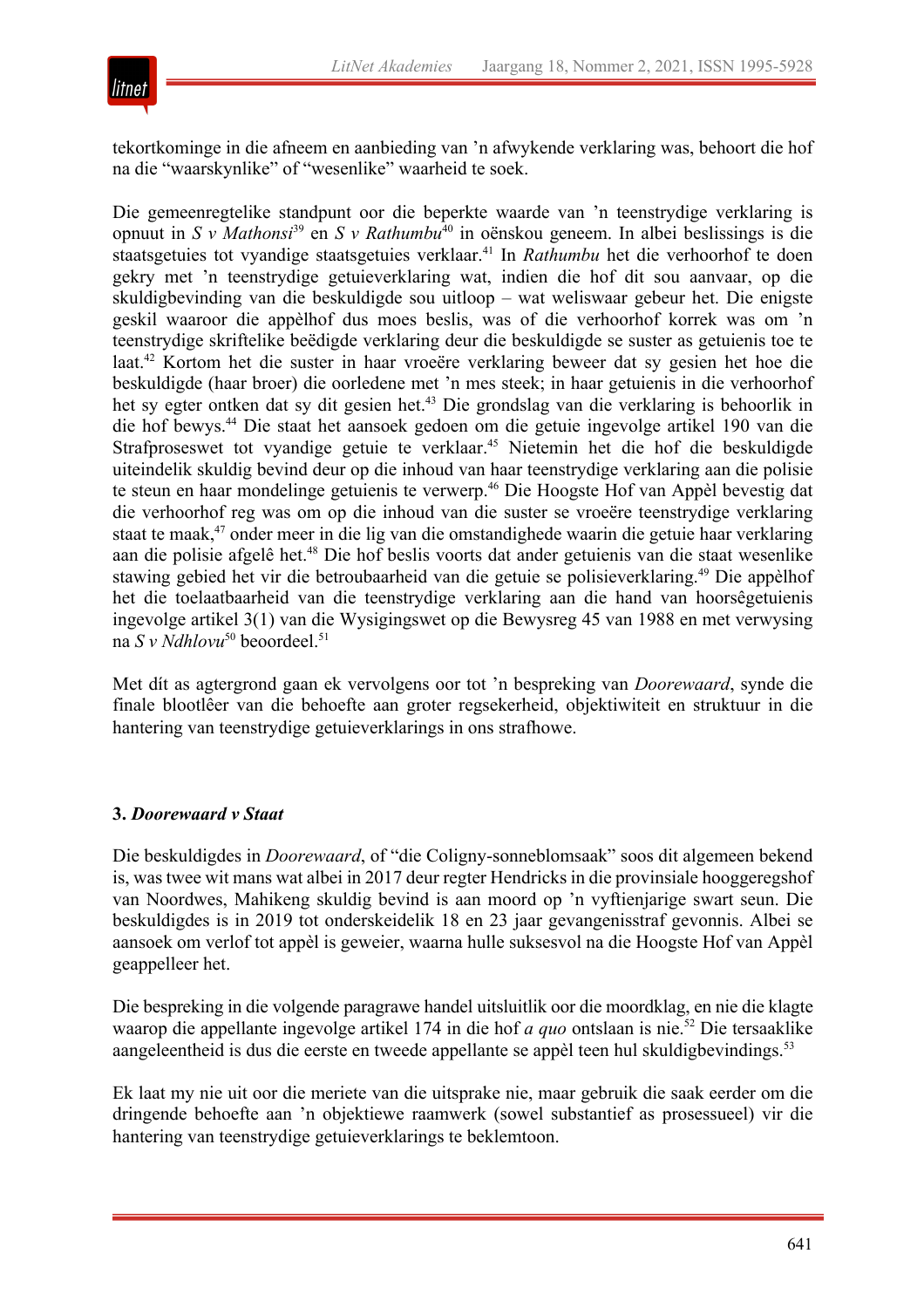

# *3.1 Die feitelike agtergrond van die appèl*

Die vyftienjarige seun het aan sy wonde beswyk toe die appellante hom na bewering van 'n bewegende bakkie afgegooi het.<sup>54</sup> Albei appellante het appèl aangeteken nadat die hooggeregshof hulle skuldig bevind het aan moord. Die hooggeregshof moes 'n feitelike bevinding maak op grond van twee weersprekende weergawes van die gebeure wat die seun se dood voorafgegaan het, wat onderskeidelik deur die staat en die verdediging as getuienis gebruik is.<sup>55</sup>

Die staat moes hier op die getuienis van 'n enkelgetuie staatmaak. Volgens dié getuie se verklaring was hy op die dag van die voorval te voet op pad na 'n informele woongebied om iemand daar te gaan besoek. Luidens sy verklaring het hy 'n geweerskoot uit 'n sonneblomland gehoor, en gesien hoe die tweede appellant met 'n vuurwapen na 'n vierwielaangedrewe motorfiets hardloop. Die tweede appellant het met die motorfiets na die eerste appellant toe gery, wat in daardie stadium saam met 'n ander man in 'n bakkie was. Die getuie het die seun om hulp hoor roep. Die getuie het gesien hoe die tweede appellant by die bakkie aansluit en agterop klim. Die eerste appellant het die bakkie bestuur, met die ander onbekende man voorin en die seun agterop. Hierna het die getuie gesien hoe die tweede appellant die seun van die bewegende bakkie afgooi. Die bakkie het gestop, die tweede appellant het die seun opgetel en weer op die bakkie gelaai, waarna hulle teruggery het tot waar die vierwielaangedrewe motorfiets geparkeer was.56 Die getuie het ook 'n uitgebreide relaas gelewer oor die konfrontasie wat hy hierna met die appellante gehad het.<sup>57</sup>

In hul aanvegting van die getuie se getuienis het die verdediging aangevoer dat die getuie nie op die toneel teenwoordig was soos hy getuig het nie.58 Die verdediging het aangevoer dat die seun self van die bewegende bakkie moes afgespring het terwyl die appellante met hom na die plaaslike polisiestasie op Coligny op pad was.59

#### *3.2 Die aflegging van die getuie se polisieverklaring*

Die getuie is aanvanklik by die polisiestasie weggejaag toe hy 'n klag aanhangig wou maak omdat die polisiebeampte aan diens gedink het die man is onder die invloed.<sup>60</sup> Die getuie is daarna na 'n adjudantoffisier ("S") se huis, waar lede van die gemeenskap bymekaargekom het. Ook daar is hy onverrigtersake weggejaag. Gevolglik is sy verklaring eers op die Sondag ná die Donderdag van die voorval afgeneem.<sup>61</sup>

Die getuie het verder aangevoer dat die appellante hom die Saterdag by sy huis besoek het en na bewering wou weet of hy die voorval aangemeld het.<sup>62</sup> Hy is dieselfde dag weer polisiestasie toe, waar hy dieselfde vrouebeampte aangetref het wat die eerste keer geweier het om sy verklaring af te neem.<sup>63</sup>

Nadat die getuie uiteindelik 'n skoolhoof se hulp ingewin het, het "S", by wie die getuie onder meer die Donderdag was, die getuie na die polisiestasie geneem waar sy verklaring afgeneem is.<sup>64</sup> Die getuie het onder andere beweer dat hy aangesê is om leë polisievorms te onderteken.<sup>65</sup> Die staat het nóg die skoolhoof nóg "S" opgeroep om die getuie se getuienis te staaf.<sup>66</sup>

#### *3.3 Die beoordeling van die getuienis*

Ofskoon die appellante se weergawes van hoe die oorledene van die bakkie verdwyn het, nie die Hoogste Hof van Appèl tevrede gestel het nie, kon die staat nie sy saak bo redelike twyfel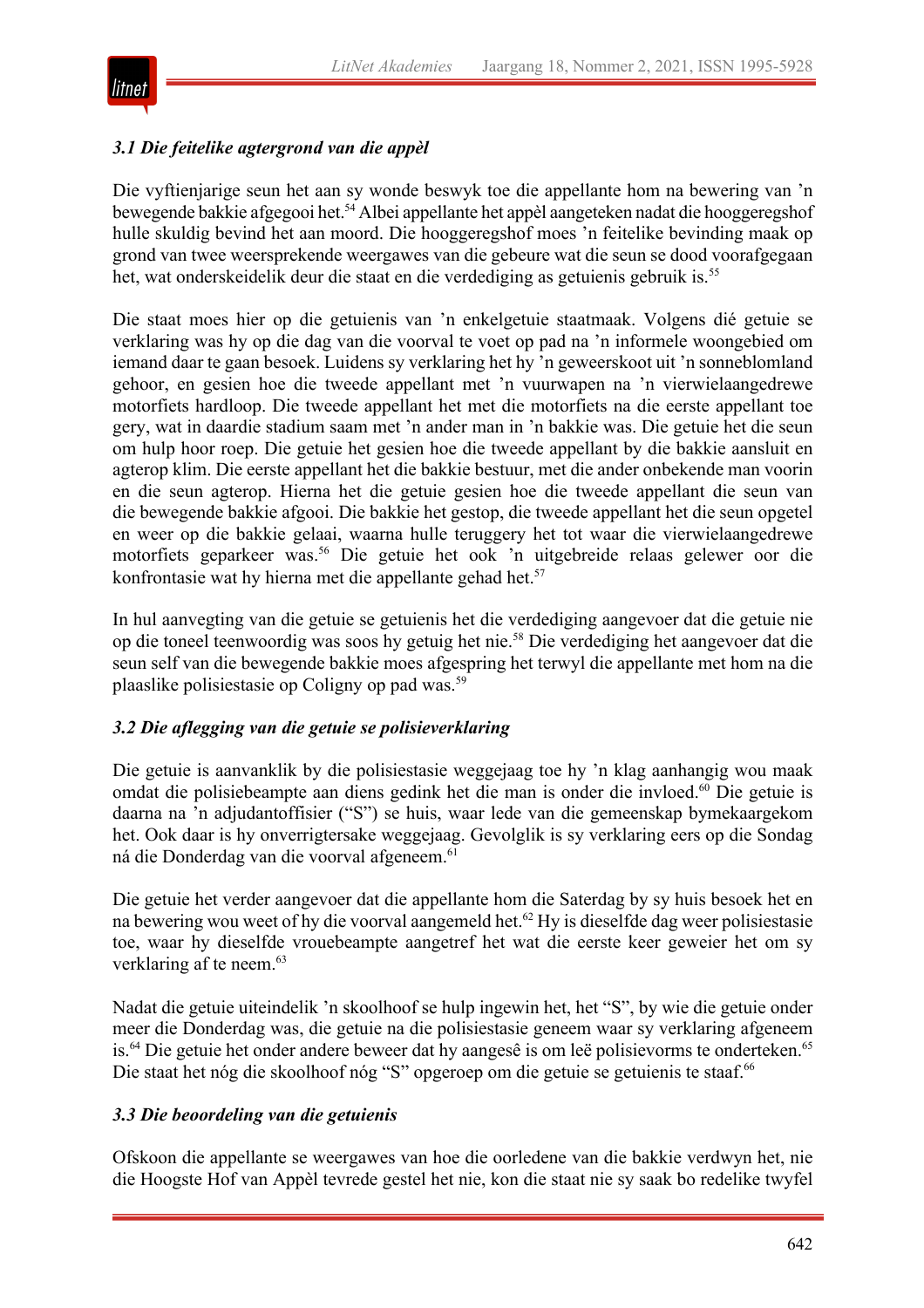

bewys nie, en albei appellante is dus onskuldig bevind en ontslaan.<sup>67</sup> Die hof het voorts beslis dat daar geen getuienis of feite was op grond waarvan die verhoorhof enige redelike afleiding kon maak dat die appellante die oorledene van die bakkie afgegooi het nie. Die deskundige mediese getuienis het ook nie dié afleiding van die verhoorhof gesteun nie.<sup>68</sup>

Wat vir hierdie bydrae van belang is, is die Hoogste Hof van Appèl se beslissing oor hoe die verhoorhof na regte die verskille tussen die getuie se verklaring en getuienis in die hof moes beoordeel het. Die verhoorhof het bevind dat die weersprekings nie wesenlik was nie, en dat daar geen rede was waarom die getuie die moeite sou doen om die besonderhede van die verskillende tonele en die gebeure by elk te versin nie.<sup>69</sup>

In sy verklaring het die getuie byvoorbeeld aangevoer dat die oorledene herhaaldelik (drie keer) van die bakkie afgegooi en toe weer opgelaai is. In sy getuienis in die hof het hy egter gesê dat hy net gesien het hoe die oorledene een keer van die bakkie afgegooi word, en dat hy onseker was oor die ander twee kere. Wat hierdie getuienis betref, het waarnemende appèlregter Ledwaba bevind: "Interestingly, the trial court found this unexplained discrepancy not to be material."70

Daarbenewens het die verhoorhof beslis dat die patoloog se deskundige getuienis bevestig dat die oorledene van die bakkie afgegooi is. Ook hiérmee het die Hoogste Hof van Appèl verskil. Volgens die appèlhof was daar, afgesien van die getuie se getuienis, geen direkte of bevredigende bewyse dat die oorledene van die bakkie afgegooi is nie, en die wesenlike teenstrydighede in die beskikbare getuienis was rampspoedig vir die staat se saak teen die appellante. Boonop was daar geen stawing vir die getuie se weergawe nie.71

Sowel die verhoor- as die appèlhof het hul misnoeë met die erge tekortkominge in die ondersoek van die saak uitgespreek.72 Dít het die volgende ingesluit:

(a) Dat die staat nóg die skoolhoof nóg adjudantoffisier "S" tot getuies geroep het om die getuie (hierna "die enkelgetuie" om verwarring te voorkom) se weergawe te staaf.73

(b) Dat ten spyte daarvan dat die enkelgetuie die Sondag reeds die plek aan "S" uitgewys het waar die seun na bewering van die bewegende bakkie afgegooi is, "S" hom meegedeel het dat hy die forensiese ondersoekspan eers die volgende dag na die toneel sou ontbied.<sup>74</sup>

(c) Dat ten spyte daarvan dat die provinsiale hoof van georganiseerde misdaad en 'n amptelike fotograaf die toneel die Maandag ná die gebeure besoek het, daar geen foto's van bloed geneem is nie.75 Die enkelgetuie het die Sondag nog bloed op die toneel gesien.76 Die polisiebeampte wat die foto's van die toneel geneem het, het vyf-en-twintig jaar ondervinding in die polisie, en tien jaar as amptelike fotograaf en plantekenaar. In sy verklaring het hy geen melding daarvan gemaak dat die enkelgetuie bloedmonsters aan hom uitgewys het nie.<sup>77</sup>

(d) Dat die fotograaf genoem het dat 'n verdere getuie teenwoordig was met die uitwys van die toneel waar die foto's geneem is,78 maar dat dié getuie nie in sy getuienis genoem het dat hy daar was toe die foto's geneem is óf toe die enkelgetuie die toneel uitgewys het waar die oorledene gevind is nie. Die verdere getuie het ook niks van bloed gesê nie.79

(e) Dat die polisiekommissaris getuig het dat die enkelgetuie geweet het van twee verdagtes, en nie drie soos wat die enkelgetuie in sy verklaring beweer het nie.<sup>80</sup>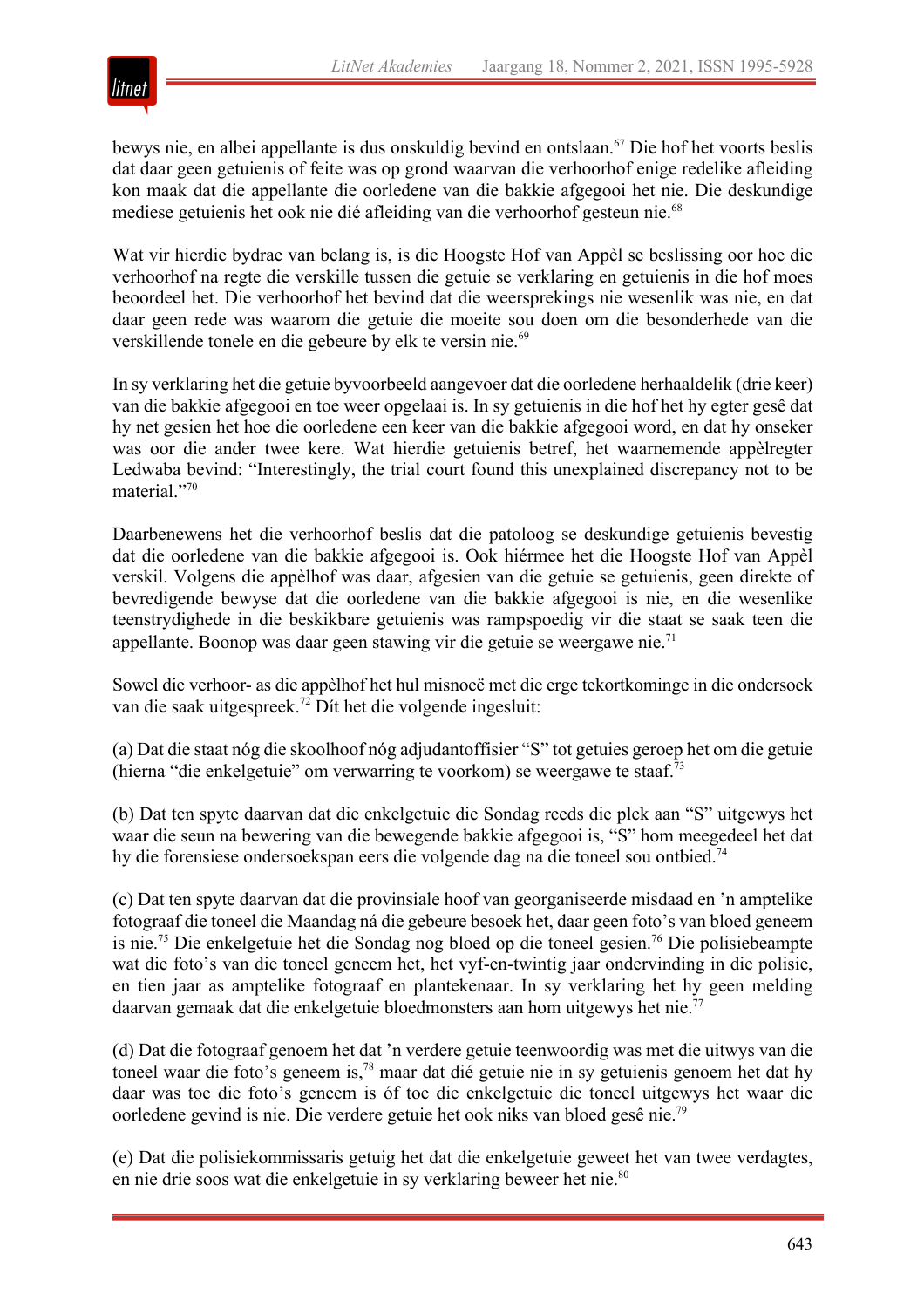

(f) Dat die enkelgetuie aangevoer het dat hy die oorledene die laaste keer in die bakkie gesien het voordat hy self sy bewussyn verloor het. Gevolglik kon die enkelgetuie nie sien waar die oorledene geëindig het nie, want hy was bewusteloos toe die ambulans die oorledene opgelaai het. $81$ 

Dít het vrae oor die enkelgetuie se teenwoordigheid by die voorval laat ontstaan: Waarom het hy nie vir mediese behandeling gegaan vir die beserings wat die appellante hom na bewering toegedien het nie?<sup>82</sup> Hoe het hy geweet dat die oorledene deur sy mond, neus en ore gebloei het?<sup>83</sup> Hoe het hy geweet dat die eerste appellant die voertuig bestuur het?<sup>84</sup>

Hoewel twee van die drie appèlregters oor die uitslag van die appèl saamgestem het, het die drie regters aparte uitsprake geskryf. Appèlregter Ponnan se uitspraak het sekere verdere noemenswaardige opmerkings bevat.

#### *3.4 Opmerkings deur appèlregter Ponnan*

In sy uitspraak het appèlregter Ponnan die moontlike ingrypende impak van 'n vervolgingsbesluit deur die staat onderstreep:

The mere decision to prosecute can have a far-reaching impact on an accused person's life. It should not be lightly made, because even if an accused is ultimately acquitted, the harm already suffered could prove to be irreparable.<sup>85</sup>

Met verwysing na *S v Van der Westhuizen*<sup>86</sup> het hy ook gesê:

It is not the function of a prosecutor 'disinterestedly to place a hotchpotch of contradictory evidence before a court, and then to leave the court to make of it what it will'.<sup>87</sup>

Indien die getuienis in die dossier behoorlik nagegaan is, met inagneming van die openbare belang en die reg, het die appèlregter gesê, sou die aanklaer nie anders kon as om te twyfel of daar genoegsame en toelaatbare getuienis was om redelik te glo dat die appellante 'n misdryf gepleeg het, en of daar minstens 'n redelike vooruitsig op skuldigbevinding was nie.<sup>88</sup>

Daarbenewens het appèlregter Ponnan in sy uitspraak die enkelgetuie se getuienis én die verhoorhof se beoordeling daarvan breedvoerig gekritiseer.<sup>89</sup> Die enkelgetuie se getuienis is in drie verklarings aan die polisie vervat. Die proses vir die afneem van die eerste verklaring, wat die getuie aan "S" afgelê het, het kortliks soos volg verloop: Die getuie het "S" vertel wat gebeur het, en moes toe leë amptelike polisievorms onderteken. "S" het die getuie se weergawe *ex post facto* op die ondertekende bladsye oorgeskryf. Hierdie verklaring is nie aan die getuie gegee om te lees óf aan hom voorgelees nie.<sup>90</sup> Die tweede verklaring, wat aan die nuwe ondersoekbeampte afgelê is, is wel aan die getuie voorgelees; die getuie kon dit ook deurlees, en was tevrede met die inhoud.<sup>91</sup> Ook die derde verklaring is aan die nuwe ondersoekbeampte afgelê.92 Tog het die staat nooit dié beampte as getuie opgeroep nie. Die enkelgetuie het gedurende kruisondervraging bevestig dat hy drie verklarings afgelê het omdat hy getraumatiseer was en nuwe inligting hom voortdurend bygeval het.<sup>93</sup>

Die appèlregter het ook op die verskille tussen veral die getuie se tweede verklaring en sy getuienis gedurende kruisondervraging gewys.94 Die getuie se weergawe in die hof het in 'n aantal opsigte wesenlik van die inhoud van sy verklarings verskil, onder meer wat betref die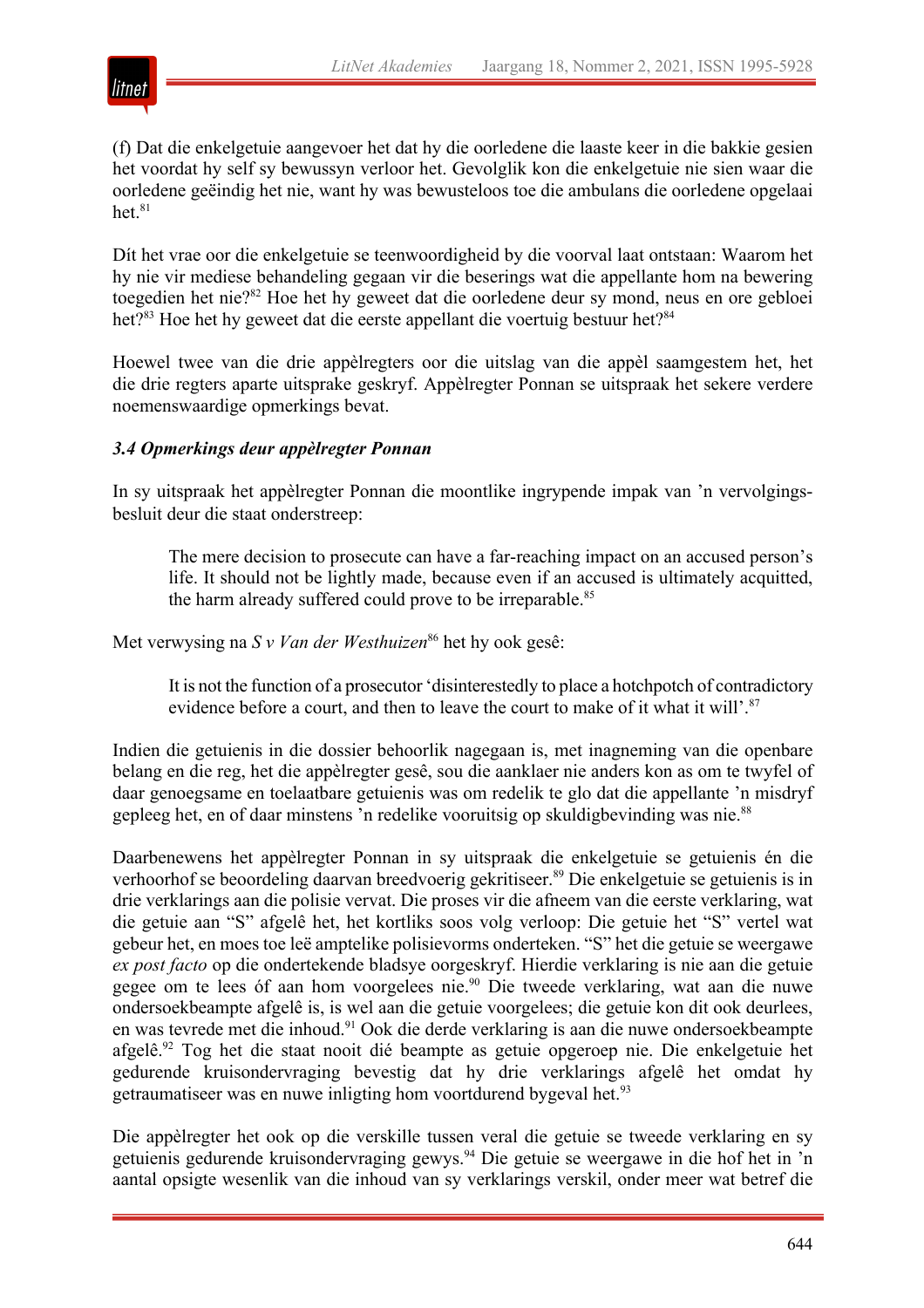

getal keer wat die oorledene van die bakkie afgegooi is,<sup>95</sup> die aanranding op die getuie self,<sup>96</sup> en hoeveel persone by die voorval betrokke was.<sup>97</sup> Boonop was daar teenstrydighede tussen die roete wat die enkelgetuie fisies uitgewys het as die pad wat die appellante met hom gery het, en die roete wat hy in sy tweede verklaring beskryf het.<sup>98</sup> Selfs sy teenstrydige getuienis oor die vuurwapens wat na bewering in die voorval gebruik is, moes, volgens appèlregter Ponnan, nie geringgeskat word nie.99

Wat *Doorewaard* by uitstek illustreer, is dat die feitebeoordelaar in die Suid-Afrikaanse strafregstelsel slegs 'n stelling as waar kan beskou as daar praktiese sekerheid daaroor bestaan.100 Die strafhof kan hom nie deur waarskynlike waarhede of onbewese oortuigings laat lei nie.101

# **4. Die akkusatoriese soeke na die tegniese waarheid**

Die soeke na die waarheid, die wyse waarop dit in 'n strafsaak geskied, en die koorddans tussen gemeenskapswaardes, reg en geregtigheid, is moeilike, multidissiplinêre kwessies waarmee die mensdom reeds eeue lank worstel. In 'n multikulturele samelewing soos Suid-Afrika, en veral ook teen die agtergrond van *Doorewaard*, is dié stryd duidelik ver van afgehandel. Nietemin is daar 'n paar rigtingwysers in ons soeke na die mees gepaste manier om die waarheid vas te stel.

Volgens Chambers is die belangrikste in die soeke na die waarheid straks hóé die waarheid bepaal moet word.102 Monaghan vergelyk in dié verband die inkwisitoriale en akkusatoriese stelsels:

While the inquisitorial system of trial is clearly truth-centred with the trial judge acting as an investigator to determine the facts, the adversarial system is less truth-centred. … [T]he prosecutor's job is to make the fact-finders sure that the defendant is guilty, while defence counsel will hope to inject doubt into their minds such that they cannot be sure of his guilt. $103$ 

Die reëls en prosedures van 'n strafregstelsel behoort 'n weerspieëling te wees van hoe die individu in die samelewing die waarheid bepaal,<sup>104</sup> wat op daaglikse ervaring berus. Derhalwe moet die bewysregtelike reëls weerspieël watter getuienis volgens die gemeenskap nuttig is om veronderstellings as waar te bewys.105 Indien bewysregtelike reëls nie weergee hoe die gemeenskap werklik die waarheid bepaal nie, definieer dit nie die waarheid soos die gemeenskap dit definieer nie,<sup>106</sup> en behoort daardie reëls dus nie te geld nie.<sup>107</sup>

Dit is die hof se taak om te beoordeel óf en wátter getuienis geloofwaardig is, welke oordeel dikwels op grond van aanvoeling en ervaring uitgespreek word.<sup>108</sup> Chambers illustreer dít aan die hand van die Esopus-fabel oor die seun en die wolf. Die seun het oor en oor valslik beweer dat 'n wolf hom aanval, en die dorpenaars het hom later nie meer geglo nie. Toe 'n wolf uiteindelik wel die seun aanval en die kind om hulp roep, het niemand hulle aan die geroep gesteur nie. Op grond van die gemeenskap se ervaring het hulle geglo dat die kind se laaste geroep ook vals is, al was dit dié keer eg.<sup>109</sup> In die beoordeling van getuienis beweeg mense van bekende na onbekende ervarings. Indien alle ervarings dieselfde was, kon 'n mens maklik enige nuwe ervaring uitsluitlik op grond van vorige ervarings beoordeel het. Hoewel die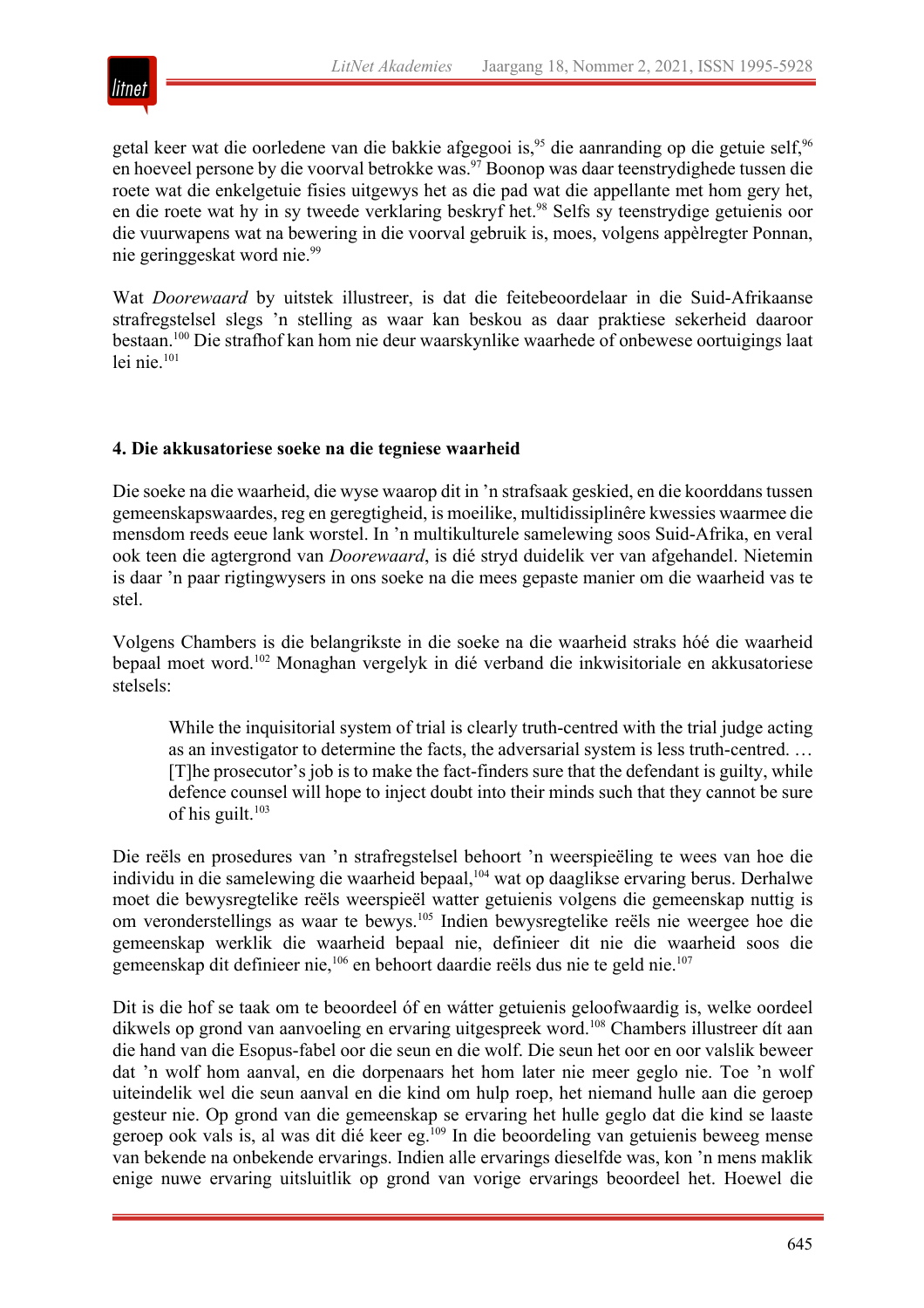

gevolgtrekking oor die nuwe omstandighede verkeerd sou wees, sal die beoordelingsproses minstens redelik wees. Maar in die een of ander stadium moet 'n beoordelaar ongestaafde verklarings ontleed en oor die juistheid daarvan besluit, waarvoor hy op aanvoeling eerder as bewyse staatmaak.110 Hoe hy ongestaafde verklarings beoordeel, hang hoofsaaklik af van die waarheid van soortgelyke verklarings wat hy al voorheen gehoor het.111 Dus, om terug te keer na Esopus se fabel, indien die dorpenaars nou weer 'n seun se hulpkrete sou hoor, sou hul reaksie bepaal word deur hul vorige ondervinding met 'n seun wat een keer te veel alarm gemaak het, en sou hulle waarskynlik anders reageer.<sup>112</sup>

Die besluitneming van die feitebeoordelaar in die Suid-Afrikaanse strafregstelsel is meer beperk as die gemeenskap se oordeel. Terwyl die gemeenskap hulle op die waarskynlike waarheid of onbewese oortuiging kan beroep,<sup>113</sup> kan die feitebeoordelaar in die strafregstelsel slegs as waar aanvaar dít waaroor daar praktiese sekerheid bestaan.114 In *Doorewaard* was daar byvoorbeeld groot gemeenskapsonrus oor die voorval, wat waarskynlik deur rassespanning en opvattings van rassebevoordeling en -ongelykhede aangestook is. Tog was die hof in sy oordeel oor die saak beperk tot wat hy rasioneel, binne die perke van die regstelsel, kon doen. Maar selfs as 'n mens die swak ondersoekwerk en power aanbieding van die saak in die hof tersyde stel, laat die uiteinde van die saak 'n mens met meer vrae as antwoorde.

Ons strafregstelsel is geskoei op die leer dat die staat 'n beskuldigde se skuld bo redelike twyfel moet bewys. As die staat nie kan nie, moet die beskuldigde die voordeel van die twyfel ontvang. Dit is binne hierdie raamwerk wat die redelike persoon die Hoogste Hof van Appèl se uitspraak moet verstaan. Of hierdie kernbeginsel van die verdedigingsreg altyd die regsbewussyn tevrede stel, is egter te betwyfel. Gedagtig aan die gebreke in die hantering van die getuie in *Doorewaard* en die afneem van sy verklaring, is 'n mens geneig om te dink dat daar meer gedoen kon word om uit die staanspoor die waarde van sy verklaring op te klaar. Hierdie leemte kan waarskynlik oorbrug word as feitebeoordelaars in ons strafregstelsel 'n meer aktiewe rol in die afneem van getuieverklarings vervul.

#### **5. Voorstelle vir 'n normatiewe en prosesregtelike raamwerk vir die afneem van getuieverklarings en die beoordeling van teenstrydige getuienis**

*Doorewaard* beklemtoon 'n verdere werklikheid, naamlik dat daar selfs in die mees objektiewe beoordeling van feite verskille kan ontstaan na gelang van hoeveel waarde die verskillende feitebeoordelaars aan afwykings in getuieverklarings heg. Uiteindelik is die beoordeling van feite dus noodwendig subjektief. Hierdie saak onderstreep die gebrek aan 'n objektiewe standaard aan die hand waarvan teenstrydighede in getuienis beoordeel kan word. Die lynregte verskille in beoordeling tussen die twee uitsprake in die provinsiale hof (die verhoorhof én die hof wat verlof tot appèl geweier het) en die uitsprake van die Hoogste Hof van Appèl kon voorkom geword het deur die toepassing van 'n eenvormige normatiewe en prosesregtelike raamwerk.

Ongelukkig is dit onwaarskynlik dat die voorskrifte van die akkusatoriese strafregstelsel veel beweegruimte laat vir die inbou van betroubaarheidswaarborge om die bewyswaarde van teenstrydige getuienis te verreken. Uiteindelik is die verhoorhof aangewese op die staatsmasjinerie om tersaaklike en toelaatbare getuienis voor te lê. By gebrek aan sulke getuienis, kan 'n grondige, holistiese oordeel nie uitgespreek word nie, en word die proses van 'n billike verhoor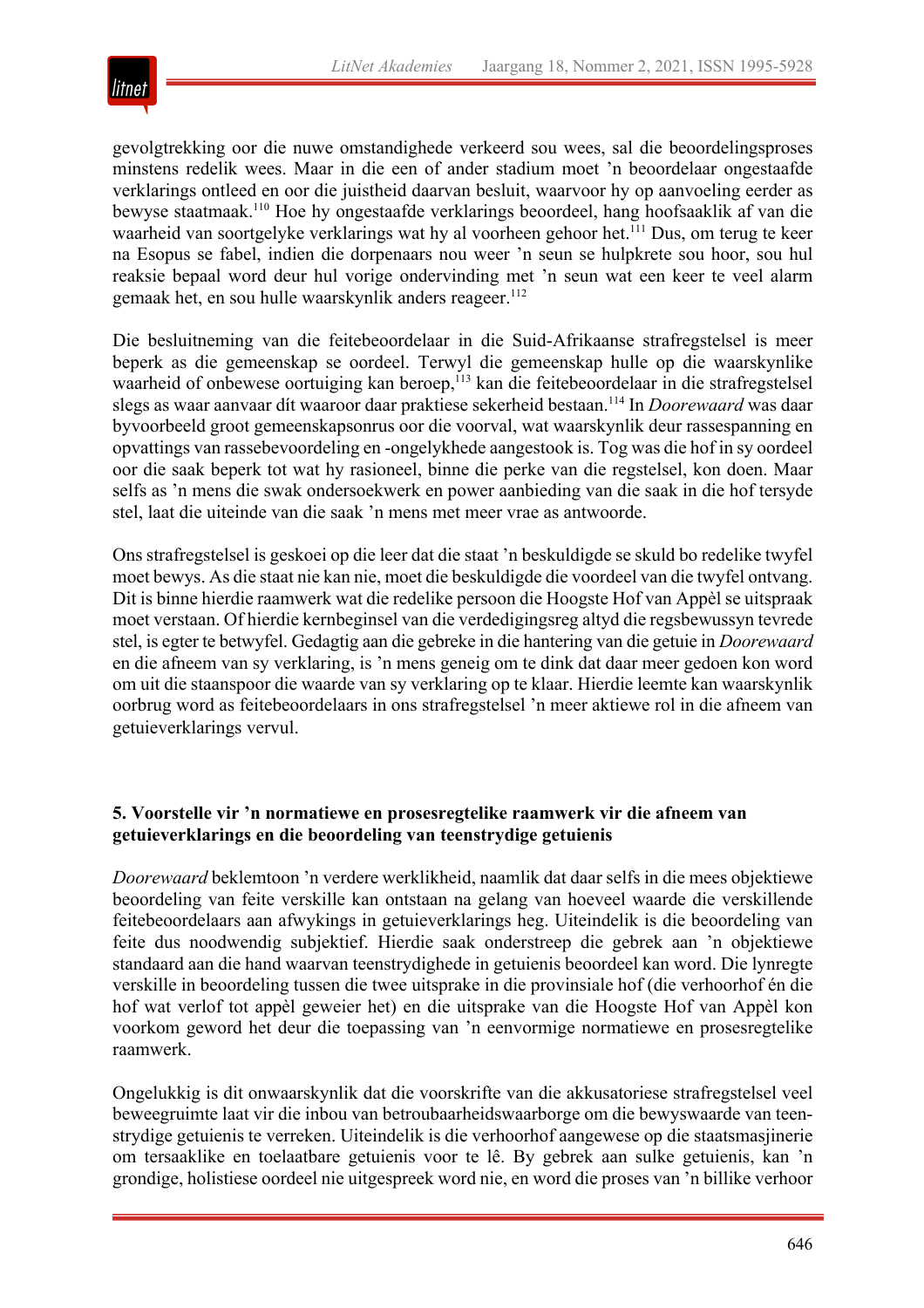

in die wiele gery. Daarom kan die probleem slegs werklik ondervang word met vollediger polisieondersoeke, beter metodes vir die afneem van getuieverklarings en meer waarborge dat getuies 'n behoorlike geleentheid sal ontvang om teenstrydighede in hul onderskeie verklarings te verduidelik. Die staat het 'n verantwoordelikheid om die getuie te ondersteun deur bewys te lewer dat die getuienis op 'n prosessueel regverdige manier verkry is. Daarsonder word die verhoor 'n blote soeke na die tegniese waarheid, ten koste van die wesenlike waarheid.

Wat verbeteringe in die afneem van verklarings betref, behoort die verklaringsproses eerstens meer stelselmatig te wees sodat die staat beter kan bepaal of daar weliswaar 'n *prima facie*saak vir vervolging bestaan. In plaas daarvan dat die staat sy eie getuie as vyandig moet verklaar weens teenstrydighede tussen 'n verklaring en getuienis in die hof, behoort afwykings uit die staanspoor uitgeskakel of ten minste beperk te word.

Tweedens moet die prosessuele gevolge van die afneem van 'n verklaring sterker beklemtoon word in die staatsaak. In die lig daarvan dat die inhoud van 'n teenstrydige verklaring bewysmateriaal daarstel, en nie bloot op inkonsekwentheid dui nie, word daar aan die hand gedoen dat die voorsittende beampte *mero motu* in staat gestel moet word om daarop aan te dring dat die afnemer van die verklaring opgeroep word om wesenlike bewerings oor die proses van aflegging toe te lig indien die staat in dié opsig misluk. Voordat die (on)geloofwaardigheid en (on)betroubaarheid van 'n getuie bepaal word, moet daar immers eers vasgestel word of die verklaring korrek afgeneem is. Die staat behoort verantwoordelikheid te aanvaar om sy getuie teen sieldodende kruisondervraging te beskerm deur van die begin af sy sake in orde te kry. Die billikheid van die proses voordat die getuie onder kruisverhoor getuig, raak die staatsgetuie se belange direk. Deel van die staat se plig behoort te wees om as roetine die afnemer van die getuieverklaring op te roep om die prosessuele grondslag vir die afneem van die verklaring te verduidelik. Om van 'n lekegetuie te verwag om gebrekkige prosesse en ondersoekwerk te probeer verduidelik veroorsaak nie net onnodige vertragings in 'n verhoor nie; indien iets in sy verduideliking oor die afleggingsproses dalk onwaarskynlik sou klink, skep dit ook met die wegspring reeds twyfel oor die getuie se geloofwaardigheid en stel dit hom aan verdere en onnodige kruisondervraging bloot.

'n Verdere voorstel in dié verband is om van die afnemer te verwag om 'n behoorlike klousule by die verklaring aan te heg waarin hy die proses van afneming duidelik weergee. 'n Blote sin wat sê dat die getuie die verklaring gelees het en/of dat dit aan hom voorgelees is voordat hy dit onderteken het, is nie 'n behoorlike prosessuele betroubaarheidswaarborg nie.

# **6. Gevolgtrekking**

Aan die hand van die bespreking hier bo, sou *Doorewaard* anders verloop het indien daar 'n normatiewe en prosesregtelike raamwerk vir die afneem van verklarings en die beoordeling van teenstrydige getuienis was. Die saak sou óf nooit op vervolging uitgeloop het nie, wat die betrokkenes aansienlike geld, tyd, moeite en emosionele trauma kon gespaar het, óf tot suksesvolle vervolging gelei en reg en geregtigheid laat seëvier het.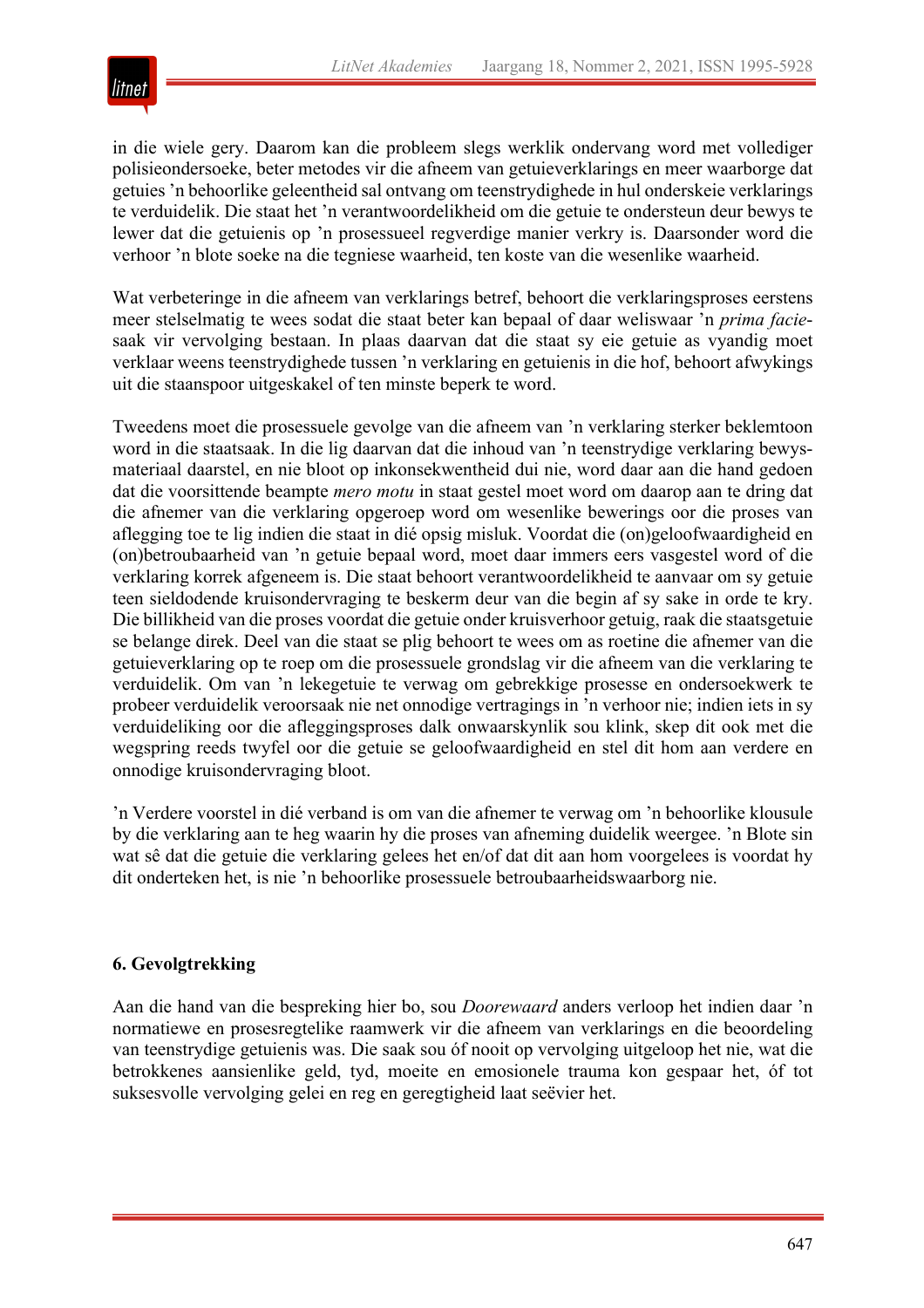

#### **Bibliografie**

Bellengère, A. (red.), T. Illsley, N. Melville, B. Naudé, M. Nkutha, R. Palmer, E. Picarra, S. Reddy, L. Roberts, C. Theophilopoulos, A. van der Merwe en B. Whitcher. 2013. *The law of evidence in South Africa: basic principles*. Kaapstad: Oxford University Press.

Chambers, H.L. 1998. Reasonable certainty and reasonable doubt. *Marquette Law Review*, 81(3):655–704.

Engelbrecht, J. 1988. Straf- en prosesreg: Aanval op die geloofwaardigheid van jou eie getuie. *De Rebus*, Februarie: 105–7.

Joubert, J.J. (red.), D. Ally, G.P. Kemp, M.T. Mokoena, J.P. Swanepoel, S.S. Terblanche en S.E. van der Merwe. 2020. *Criminal procedure handbook*. 13de uitgawe. Claremont: Juta.

Kruger, A. 2010. *Hiemstra Suid-Afrikaanse strafproses*. 7de uitgawe. Durban, Johannesburg en Kaapstad: LexisNexis.

Meintjes-Van der Walt, L. 2012. Law of evidence. *Suid-Afrikaanse Tydskrif vir Strafregspleging*, 25(3):421–9.

Monaghan, N. 2015. *Law of evidence*. Verenigde Koninkryk: Cambridge University Press.

Naudé, B.C. 2013. The substantive use of a prior inconsistent statement. *Suid-Afrikaanse Tydskrif vir Strafregspleging*, 26(1):55–66.

Schmidt, C.W.H. 1989. *Bewysreg*. 3de uitgawe. Durban: Butterworths.

Schwikkard, P.J. en S.E. van der Merwe. 2015. *Principles of evidence*. 4de uitgawe. Claremont: Juta.

#### **Eindnotas**

 $12020-11-27$  saaknr. 908/2019 (HHA).

<sup>2</sup> Tensy die konteks anders aandui, sluit verwysings na een geslag ook die ander in.

<sup>3</sup> Schwikkard en Van der Merwe 2016:492 met verwysing na *S v Muhlaba* 1973 3 SA 141 (R), *R v Kupeka* 1957 1 SA 399 (A), *R v Tladi* 1924 KPA 545, *Rex v Beukman* 1950 4 SA 261 (O), *R v Deal* 1929 TPA 259, *S v Mathonsi* 2012 1 SASV 335 (KZD), *S v Tshabalala* 1999 1 SASV 163 (T), *International Tobacco v United Tobacco* 1 1955 2 SA 1 (W), *S v Bruiners* 1998 2 SASV 432 (SOK), *S v Mafaladiso* 2003 1 SASV 583 (HHA), *S v Mostert* 2006 1 SASV 560 (N), *S v N* 1979 4 SA 632 (O), *S v Govender* 2006 1 SASV 322 (OK), *S v Mathonsi* 2012 1 SASV 335 (KZD), en *S v Rathumbu* 2012 2 SASV 219 (HHA).

 $4(1989:247)$ .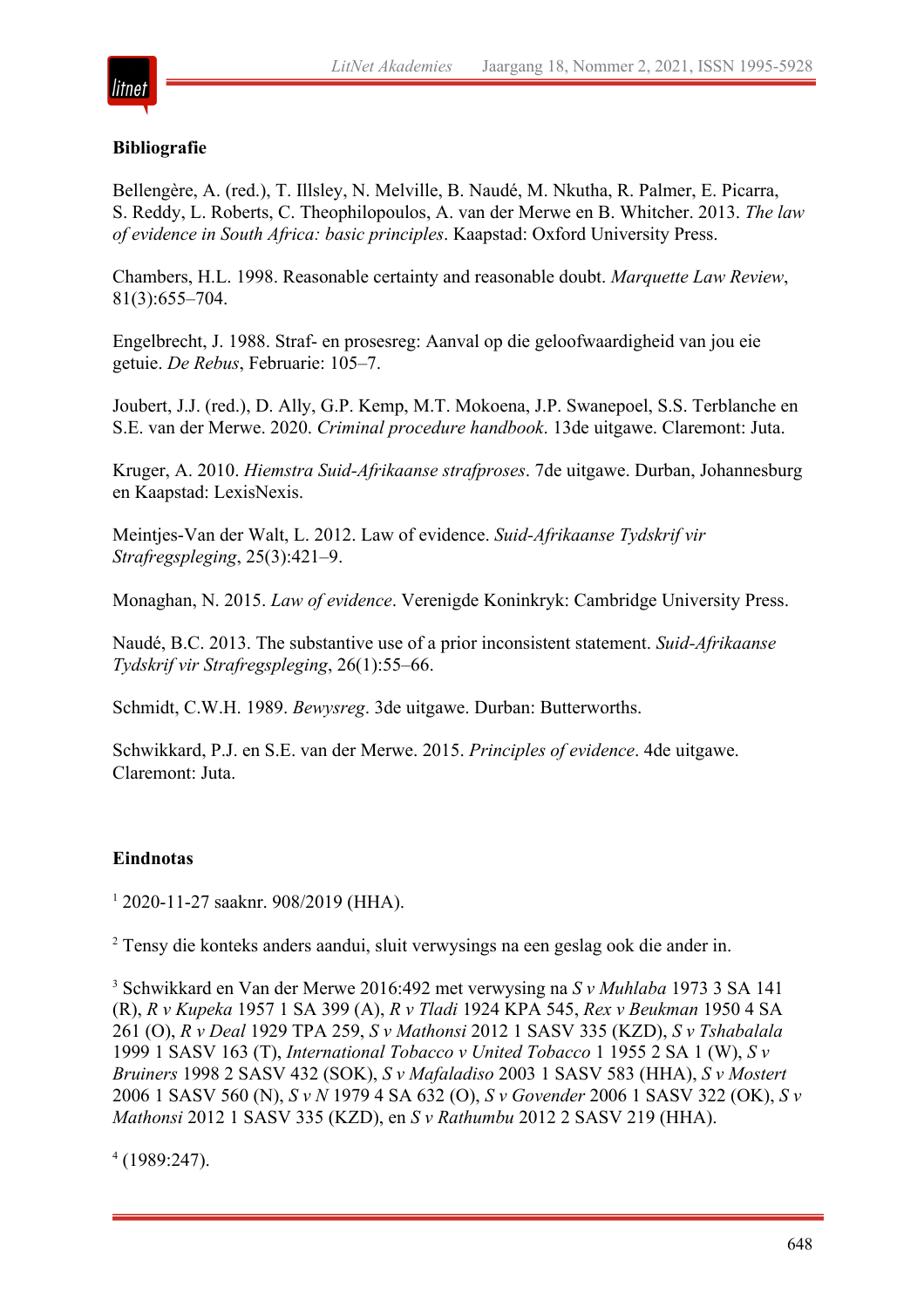

 $<sup>5</sup>$  Kruger (2010:516).</sup>

<sup>6</sup> Schwikkard en Van der Merwe (2016:492).

<sup>7</sup> 2006 1 SASV 322 (OK) 327b–f.

<sup>8</sup> Sien in hierdie verband *Shabalala v Attorney-General, Transvaal; Gumede v Attorney-General, Transvaal* 1995 2 SASV 761 (GWH) 37, 72; Joubert e.a. (2020:256–7).

<sup>9</sup> Schwikkard en Van der Merwe (2016:492).

<sup>10</sup> Sien in hierdie verband Kruger (2010:519) met verwysing na *R v Nyede* 1951 3 SA 151 (T).

<sup>11</sup> Sien in hierdie verband Schwikkard en Van der Merwe (2016:475) met verwysing na *R v O'linn* 1960 1 SA 545 (N) en *S v Smuts* 1972 4 SA 358 (T).

 $12$  Engelbrecht (1988:106).

<sup>13</sup> Schwikkard en Van der Merwe (2016:492) met verwysing na *S v Muhlaba* 1973 3 SA 141 (R).

<sup>14</sup> 2006 1 SASV 322 (OK) 327b–f.

<sup>15</sup> Schwikkard en Van der Merwe (2016:492) met verwysing na *R v Tladi* 1924 KPA 545. 'n Voorbeeld van so 'n proses is 'n verhoor binne 'n verhoor.

<sup>16</sup> Schwikkard en Van der Merwe (2016:492) met verwysing na *R v Kupeka* 1957 1 SA 399 (A).

<sup>17</sup> Schwikkard en Van der Merwe (2016:492).

<sup>18</sup> Schwikkard en Van der Merwe (2016:486–7) met verwysing na *R v Wellers* 1918 TPA 234.

<sup>19</sup> Schwikkard en Van der Merwe (2016:488).

 $20$  Kruger (2010:517).

<sup>21</sup> Kruger (2010:518).

 $22$  Kruger (2010:518–9).

 $23$  (2012).

<sup>24</sup> 2012 2 SASV 82 (OKG).

<sup>25</sup> (2012:422) met verwysing na par. 82b van die uitspraak.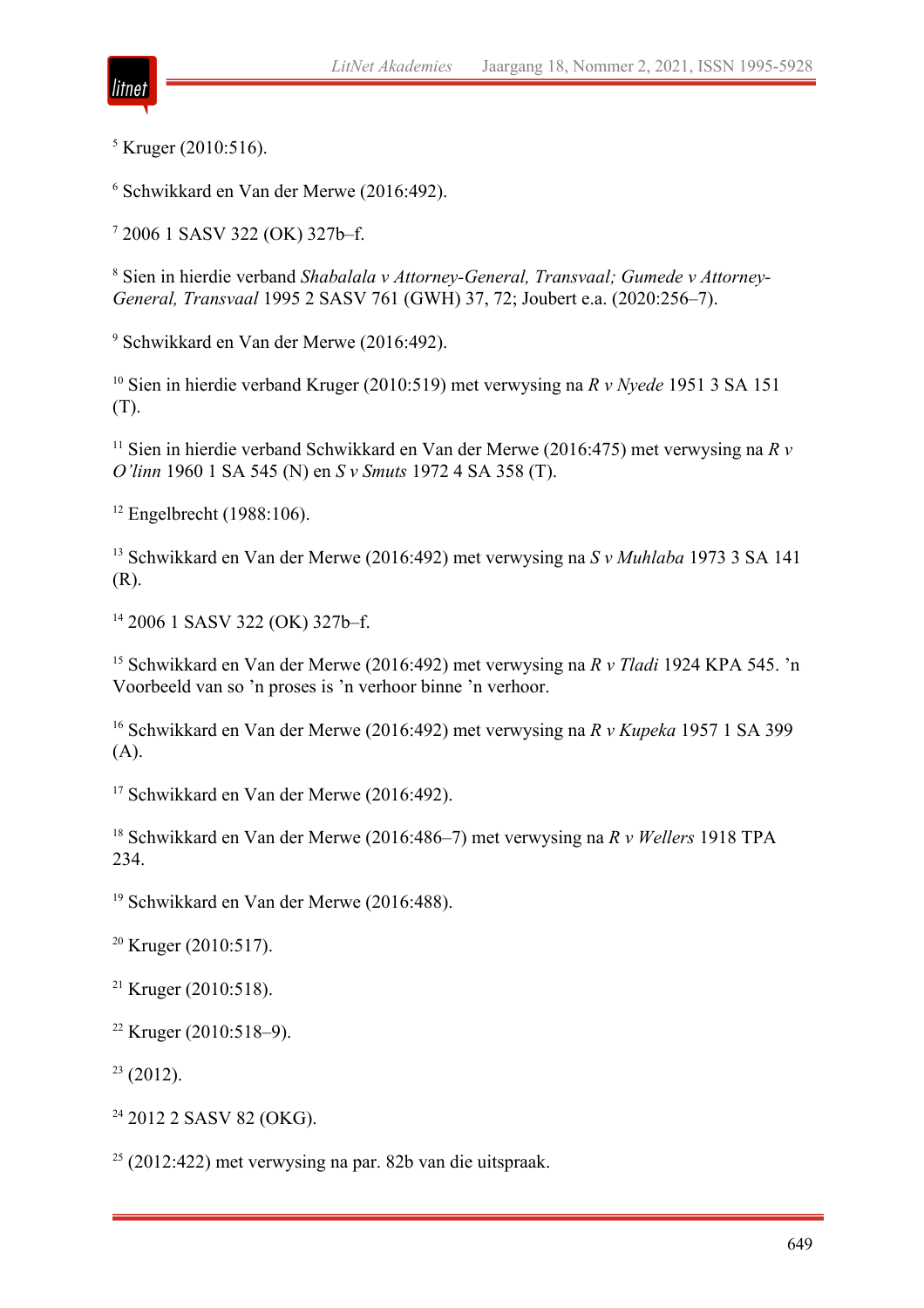

Meinties-Van der Walt (2012:423).

*Ibid,* met verwysing na par. 84 van die uitspraak.

<sup>28</sup> Meintjes-Van der Walt (2012:424).

Schwikkard en Van der Merwe (2016:492).

<sup>30</sup> Kruger (2010:516).

Schwikkard en Van der Merwe (2016:494).

(2013:157).

 Schwikkard en Van der Merwe (2016:493) met verwysing na *International Tobacco v United Tobacco* 1 1955 2 SA 1 (W), *S v Bruiners* 1998 2 SASV 432 (SOK), *S v Mafaladiso* 2003 1 SASV 583 (HHA), en *S v Mostert* 2006 1 SASV 560 (N).

1998 2 SASV 432 (SOK) 437g–38a.

Schwikkard en Van der Merwe (2016:493).

2003 1 SASV 583 (HHA).

*S v Mafaladiso* 2003 1 SASV 583 (HHA) 593e−h.

593e–94h. Sien ook Schwikkard en Van der Merwe (2016:493).

2012 1 SASV 335 (KZP).

2012 2 SASV 219 (HHA).

Schwikkard en Van der Merwe (2016:494, 496).

Naudé (2013:58).

 *Ibid*. Sien ook Schwikkard en Van der Merwe (2016:494) met verwysing na parr. 5, 11 van die uitspraak.

Schwikkard en Van der Merwe (2016:494) met verwysing na parr. 6, 11 van die uitspraak.

Schwikkard en Van der Merwe (2016:494–5) met verwysing na par. 5 van die uitspraak.

Schwikkard en Van der Merwe (2016:495) met verwysing na par. 7 van die uitspraak.

 Schwikkard en Van der Merwe(2016:494–5). Sien ook *S v Rathumbu* 2012 2 SASV 219 (HHA) parr. 5–7.

Schwikkard en Van der Merwe (2016:495) met verwysing na par. 11 van die uitspraak.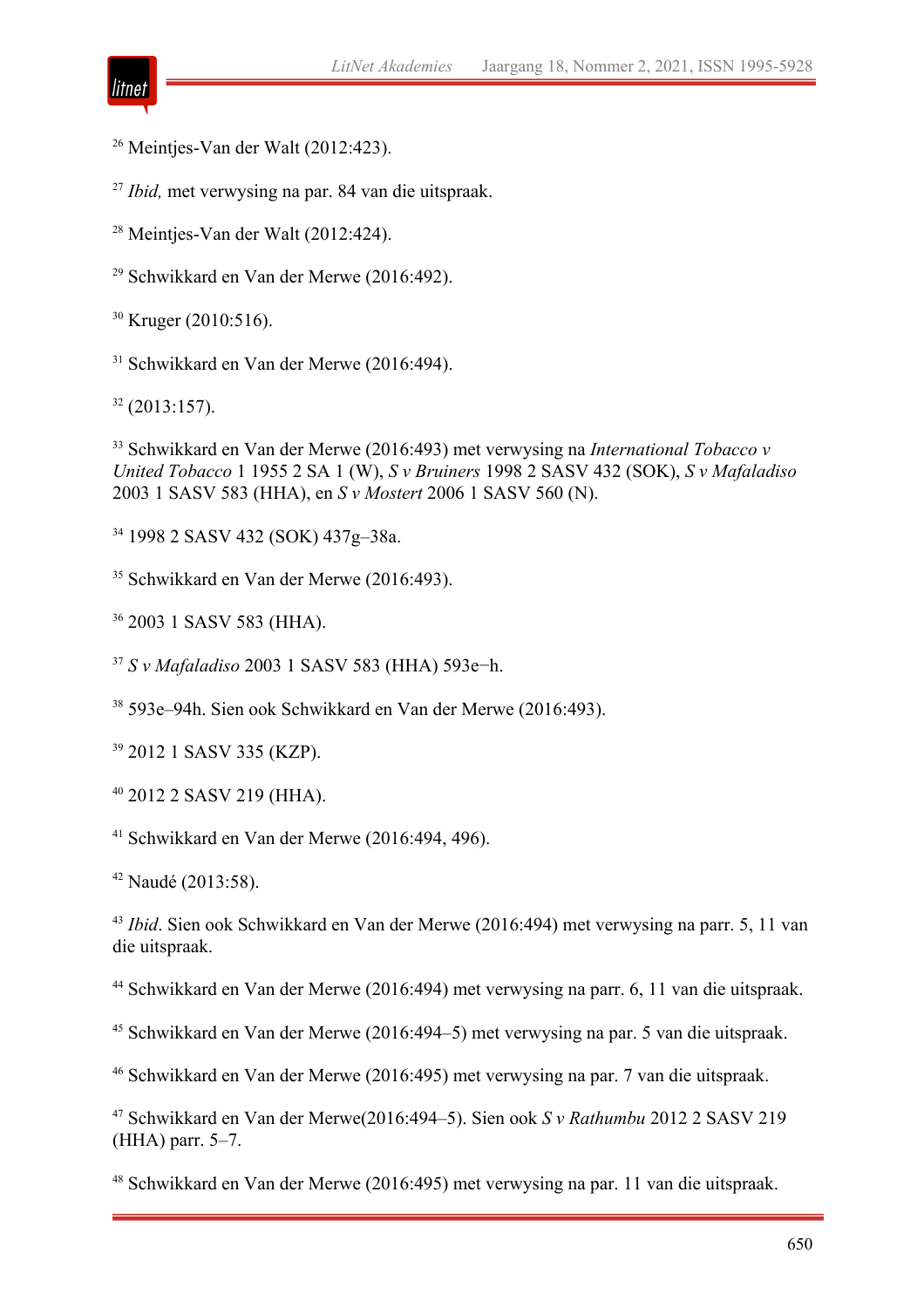

2002 2 SASV 325 (HHA).

Naudé (2013:58) met verwysing na par. 31 van die uitspraak.

10, parr. 19 en 20.

- 3, par. 1.
- 3, par. 2.
- *Ibid*.

litnet

- 4, par. 3.
- 4–6, parr. 4–8.
- 3, par. 2.
- 3–4, par. 2.
- $60,$  par. 9.
- $6-7$ , par. 9.
- 7, par. 10.
- *Ibid* 7.
- 7, par. 11.
- *Ibid*.
- *Ibid*.
- Parr. 42–4.
- Par. 41.
- <sup>69</sup> Par. 24.
- Par. 38.
- *Ibid*.

Par. 36.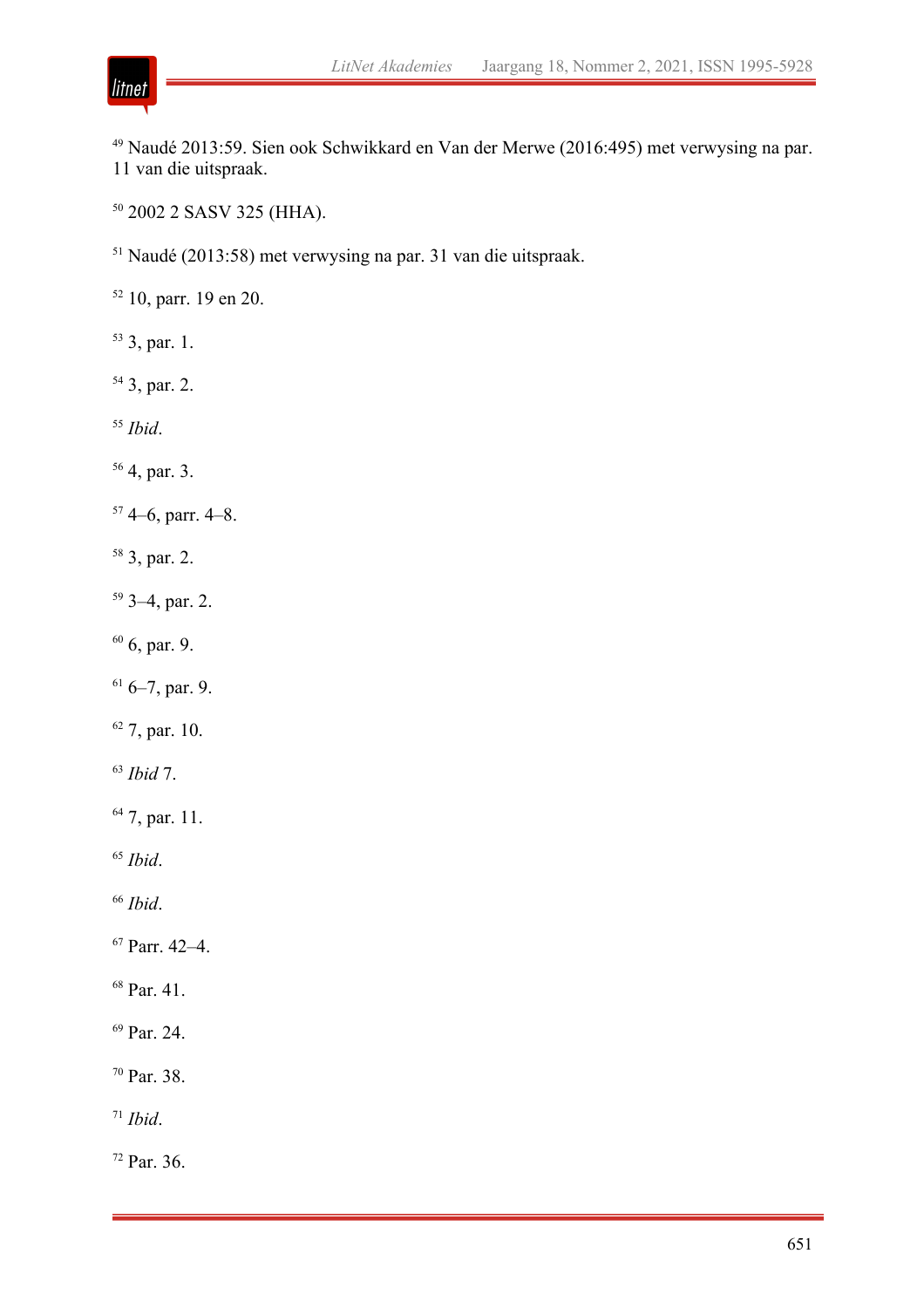- litnet
- 7, par. 11.
- 8, par. 12.
- 9–10, par. 18.
- 12, par. 26.
- 13, par. 28.
- 13, par. 27.
- 13, par. 28.
- 13–4, par. 29.
- 13, par. 27.
- 12, par. 23b.
- <sup>83</sup> 12, par. 23c.
- 12, par. 23d.
- <sup>85</sup> Par. 80.
- 2011 ZASCA 36; 2011 2 SASV 26 (HHA) 11.
- Par. 81.
- Par. 83.
- Parr. 84, 85, 108,116.
- <sup>90</sup> Par. 86.
- <sup>91</sup> Par. 87.
- *Ibid*.
- <sup>93</sup> Par. 88.
- <sup>94</sup> Parr. 89, 90.
- <sup>95</sup> Parr. 91, 92.
- Parr. 93–8.
- Parr. 99–101.